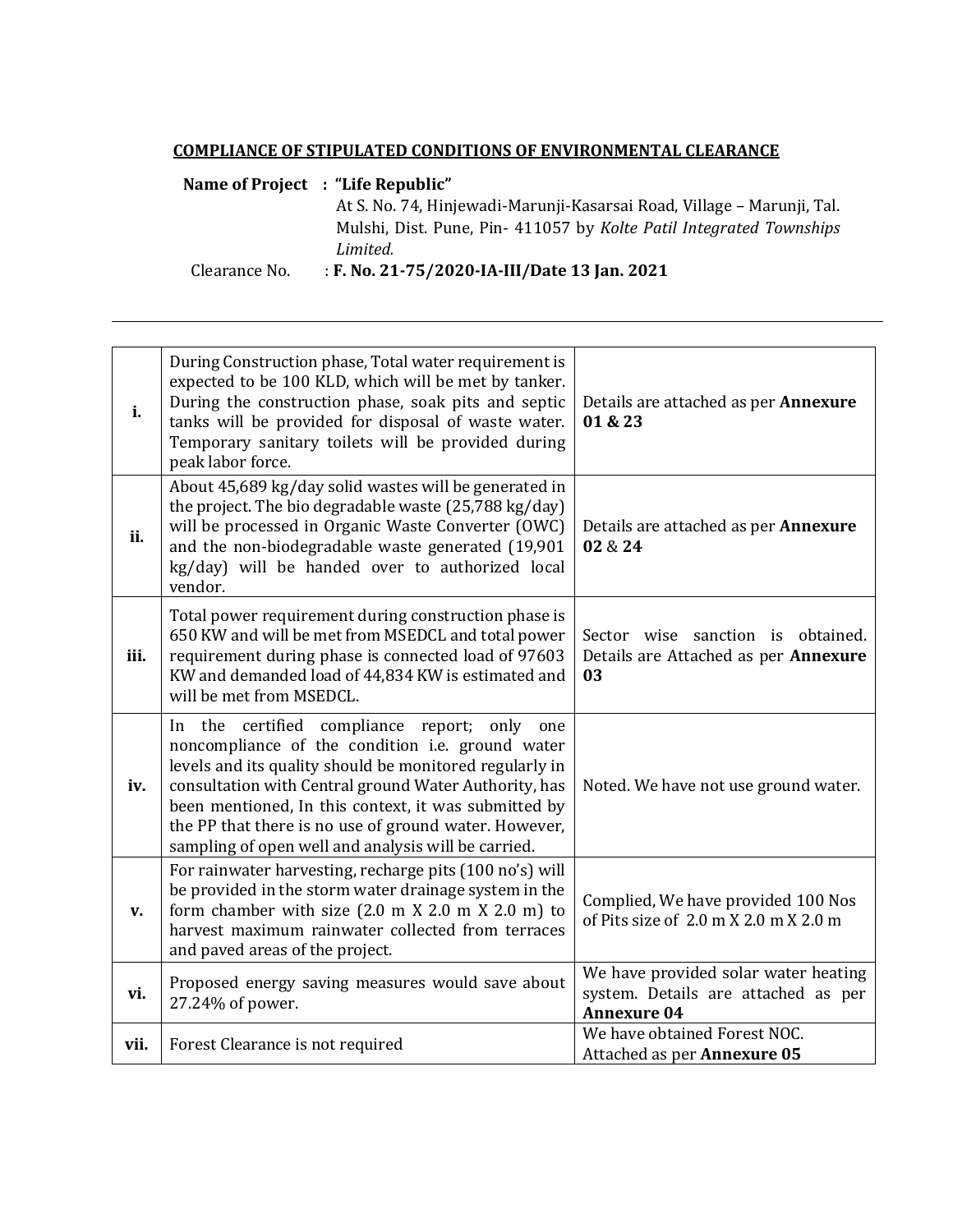| viii. | The required mandatory RG area at township level is<br>18.48 Ha. And at sector level is 79,908.54 sqm.<br>Swimming pools and clubhouses are provided in open<br>space at sector levels. The total landscape area will be<br>$3,72,870$ sqm. Landscape on ground is $2,85,816$ sqm<br>and on podium is 2,88,823.96 sqm out of which<br>83,179.07 sqm of soft cape area is completed.<br>Presently, 7775 Trees are existing at site, which are<br>planted as per EC. In all 20,840 trees are proposed. List<br>of proposed trees and details of plant treatment is<br>given in chapter III of the EIA/EMP report. Water<br>quantity required for landscape is 1733 KLD and fully<br>treated and recycled water from STP will be used for<br>landscape. | Noted. We have completed<br>total<br>Landscape development of 83,179.09<br>Sq.m. and we are using treated water &<br>recycled water for landscape. Other RG<br>area will be developed in due course of<br>time. Details attached as per Annexure<br>06 |
|-------|------------------------------------------------------------------------------------------------------------------------------------------------------------------------------------------------------------------------------------------------------------------------------------------------------------------------------------------------------------------------------------------------------------------------------------------------------------------------------------------------------------------------------------------------------------------------------------------------------------------------------------------------------------------------------------------------------------------------------------------------------|--------------------------------------------------------------------------------------------------------------------------------------------------------------------------------------------------------------------------------------------------------|
| ix.   | There are Litigation (Property Suits) pending before<br>the Hon'ble High Court and the Hon'ble Supreme Court.<br>These Litigations are not on the environmental aspects<br>of project. It was confirmed by the PP that no litigation,<br>Challenging the development of the project on the<br>environmental grounds, is pending before the court.                                                                                                                                                                                                                                                                                                                                                                                                    | Noted.                                                                                                                                                                                                                                                 |

## **PART A – GENERAL CONDITIONS**

| Sr.<br>N <sub>0</sub> | <b>Conditions of Environmental Clearance</b>                                                                                                                                                                                                                                                                                                                                                                                                                                                                                                                                                                                                                                                                                                                                                                                                                                                  | <b>Reply</b>                                                     |
|-----------------------|-----------------------------------------------------------------------------------------------------------------------------------------------------------------------------------------------------------------------------------------------------------------------------------------------------------------------------------------------------------------------------------------------------------------------------------------------------------------------------------------------------------------------------------------------------------------------------------------------------------------------------------------------------------------------------------------------------------------------------------------------------------------------------------------------------------------------------------------------------------------------------------------------|------------------------------------------------------------------|
| a)                    | <b>Construction Phase:-</b>                                                                                                                                                                                                                                                                                                                                                                                                                                                                                                                                                                                                                                                                                                                                                                                                                                                                   |                                                                  |
| i.                    | Considering the scale and character of proposed<br>development, the PP shall adopt integrated approach<br>of conservation in overall open space management<br>and development. For the purpose, the strategies shall<br>be to keep large open spaces along the lake and pond<br>edge having a dense tree hedge along the boundary;<br>protection to lake edge from construction activities;<br>providing waste management facilities during<br>construction period; protection to existing trees & tree<br>clusters; topsoil management; and leaving a recharge<br>belt of thick wooden vegetation around the existing<br>wells. All the water resources like streams, lake, pond,<br>wells shall be managed protected well during the<br>construction work. As recommended in the EIA report,<br>each well must have a buffer belt of about 20 ft. wide,<br>totally covered with vegetation. | Noted. We have provided buffer of 20<br>ft. wide with vegetation |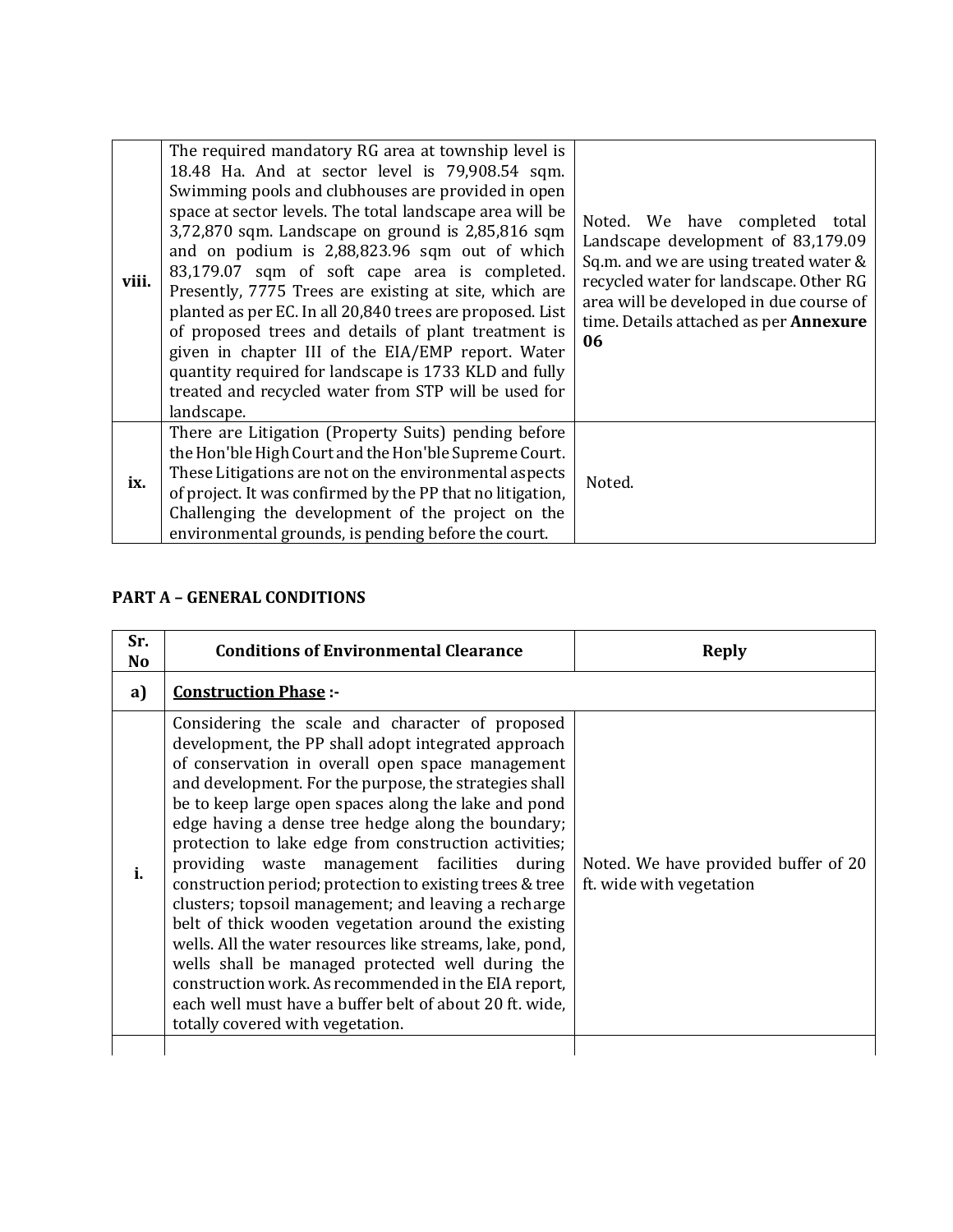| ii.   | Excavated Topsoil shall be stored and preserved for<br>Management of construction<br>landscape.<br>and<br>demolition waste shall be as per the Construction &<br>Demolition Waste Management Rules, 2016. As<br>proposed, all the debris generated shall be used on site<br>completely.                                                                                                                                                                                                                                                                                                                                                                                                                                               | We have stored & Preserved Excavated<br>Topsoil at site for use in landscaping,<br>Land leveling. Details & Photos are<br>attached as per Annexure 07 & 27                                                                                                                                                              |
|-------|---------------------------------------------------------------------------------------------------------------------------------------------------------------------------------------------------------------------------------------------------------------------------------------------------------------------------------------------------------------------------------------------------------------------------------------------------------------------------------------------------------------------------------------------------------------------------------------------------------------------------------------------------------------------------------------------------------------------------------------|-------------------------------------------------------------------------------------------------------------------------------------------------------------------------------------------------------------------------------------------------------------------------------------------------------------------------|
| iii.  | Waste generated during construction phase shall be<br>collected in segregated form. Biodegradable waste<br>shall be treated by using aerobic composting methods<br>at site, while non-biodegradable waste shall be<br>handed over to authorized re- processers for<br>recycling.                                                                                                                                                                                                                                                                                                                                                                                                                                                      | Noted.<br>We have provide<br>OWC.<br>Biodegradable waste is send to OWC &<br>Non-Biodegradable waste is handed<br>over to authorized re- processers for<br>recycling.                                                                                                                                                   |
| iv.   | As reported same components/area has been<br>developed as per the existing environmental clearance<br>and such components have also been made<br>operational. Notification GSR 94(E) dated 25.01.2018<br>of MoEF & CC regarding Mandatory Implementation of<br>Dust Mitigation Measures for Construction and<br>Demolition<br>Activities<br>for<br>projects<br>requiring<br>Environmental Clearance shall be complied with.<br>Transportation of building and construction material<br>shall be arranged at non-traffic hours so as to<br>minimize the nuisance. Proper storage of building and<br>construction material shall be provided so that<br>materials don't spread through air or cause nuisance<br>to existing population. | Noted, we have carried out the<br>construction as per the environmental<br>conditions mentioned in the EC. As this<br>is new development, there is no<br>demolition at site. Also all the site<br>activities (transportation of building<br>material & construction material) are<br>carried out during non-peak hours. |
| V.    | Construction work may not be commenced during<br>night time so as to avoid noise nuisance to<br>surrounding area. Otherwise, the noise level in the<br>night shall conform the existing norms.                                                                                                                                                                                                                                                                                                                                                                                                                                                                                                                                        | Noted. Construction work is carried out<br>during 8 Am to 6 Pm.                                                                                                                                                                                                                                                         |
| vi.   | Excavation and drilling must be done after spaying<br>water on soil surface so that the PM is suppressed on<br>the spot. Treated wastewater shall be used for this<br>purpose, use of fresh water or ground water shall be<br>strictly avoided.                                                                                                                                                                                                                                                                                                                                                                                                                                                                                       | Noted. Drilling is carried out after<br>spaying water on soil surface so that<br>the PM is suppressed on the spot.                                                                                                                                                                                                      |
| vii.  | Barricading of construction site prevents the heavy<br>particles from skipping to outer area. PP shall provide<br>effective barricades so that the existing building<br>residents and nearby residents do not suffer from<br>nuisance.                                                                                                                                                                                                                                                                                                                                                                                                                                                                                                | Complied. Details Attached As per<br><b>Annexure 26</b>                                                                                                                                                                                                                                                                 |
| viii. | DG sets, shall have provision of stack as per the CPCB<br>norms.                                                                                                                                                                                                                                                                                                                                                                                                                                                                                                                                                                                                                                                                      | Complied. Details Attached As per<br>Annexure 08 & 25                                                                                                                                                                                                                                                                   |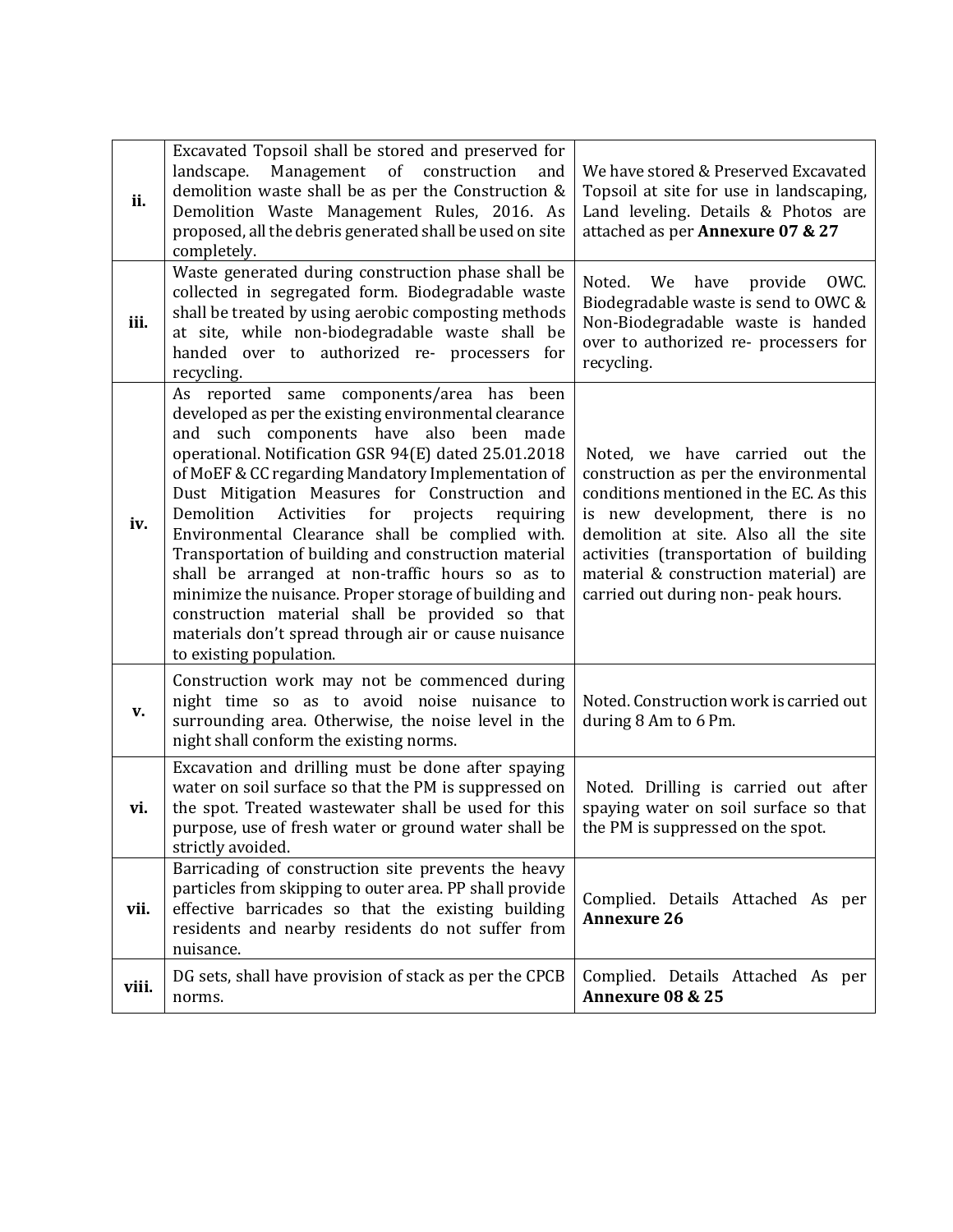| ix.  | Provide Sewage Treatment Plant to treat the sewage<br>so generated. Also, the PP has to ensure that the<br>treated sewage is reused and/or disposed lawfully<br>and scientifically. The PP may either install temporary<br>sewage treatment plant for this construction phase or<br>can give mobile toilets. Prefer Treatment in existing or<br>temporary STP (Fabricated).                                                                                                                      | We have provided STP of appropriate<br>capacity to all the sectors. As of now<br>total 09 nos. of STP are in operation at<br>site and 01 Mobile STP is provided for<br>labor camp. Details attached as per<br>Annexure 01 & 23 |
|------|--------------------------------------------------------------------------------------------------------------------------------------------------------------------------------------------------------------------------------------------------------------------------------------------------------------------------------------------------------------------------------------------------------------------------------------------------------------------------------------------------|--------------------------------------------------------------------------------------------------------------------------------------------------------------------------------------------------------------------------------|
| X.   | Use of water meter conforming to ISO standards shall<br>be installed at the inlet point of water uptake and at<br>the discharged point to monitor the daily water<br>consumption.                                                                                                                                                                                                                                                                                                                | Noted. Will be Installing in upcoming<br>sectors.                                                                                                                                                                              |
| xi.  | Native trees, which are on proposed roadside, in the<br>median of road or just near the building should be<br>accommodated; to be retained. Native trees which are<br>as per proposed plan,<br>obstacles<br>should<br>be<br>transplanted. Non-Native trees, which are obstacles<br>may be removed.                                                                                                                                                                                               | Noted, details of the plantation is<br>mentioned in Landscape layout as per<br><b>Annexure 06</b>                                                                                                                              |
|      | <b>Operation Phase</b>                                                                                                                                                                                                                                                                                                                                                                                                                                                                           |                                                                                                                                                                                                                                |
| i.   | Source of water will be River Water through a water<br>treatment plant. It is recommended that the water so<br>supplied should be checked periodically for quality<br>purpose through a standard laboratory. It must<br>comply with the standard IS: 10500, which provide for<br>quality of drinking water.                                                                                                                                                                                      | Noted. We have provided WTP of<br>capacity 6 MLD. Photos are attached as<br>per Annexure 31                                                                                                                                    |
| ii.  | Use of water saving devices/fixtures (viz. Sensor<br>based fixtures, waterless urinals, tap aerator, low flow<br>flushing systems; use of law flow faucets, etc.) for<br>water conservation shall be incorporated in the<br>building plan.                                                                                                                                                                                                                                                       | Noted. We have provided fixtures for<br>water saving like tap aerator, low flow<br>flushing systems; use of law flow<br>faucets. Details<br>attached<br>as<br>per<br><b>Annexure 10</b>                                        |
| iii. | During<br>Operational phase, total fresh<br>water<br>requirement for the project shall not exceed 8112<br>KLD. Use of water meter conforming to ISO standards<br>shall be considered at the inlet point of water uptake<br>to monitor the daily water consumption.                                                                                                                                                                                                                               | Noted.                                                                                                                                                                                                                         |
| iv.  | Waste water generated (11,852 KLD) shall be treated<br>in 51 (fifty-one) in house STPs of total 11,980 KLD<br>capacity. Treated wastewater (6789 KLD) shall be<br>recycled and re-used for flushing (5056 KLD) and for<br>gardening (1773 KLD). About 5063 KLD of treated<br>water is proposed to be disposed into municipal drain.<br>PP shall also make sincere efforts to explore the reuse<br>of excess treated water in nearby areas for<br>construction or irrigation or for the use local | Complied. Total 09 Nos of STP are<br>provided for different sectors & 1 STP<br>is provided for Labor Camp Photos of<br>STPs are attached as per Annexure 01<br>& 23                                                            |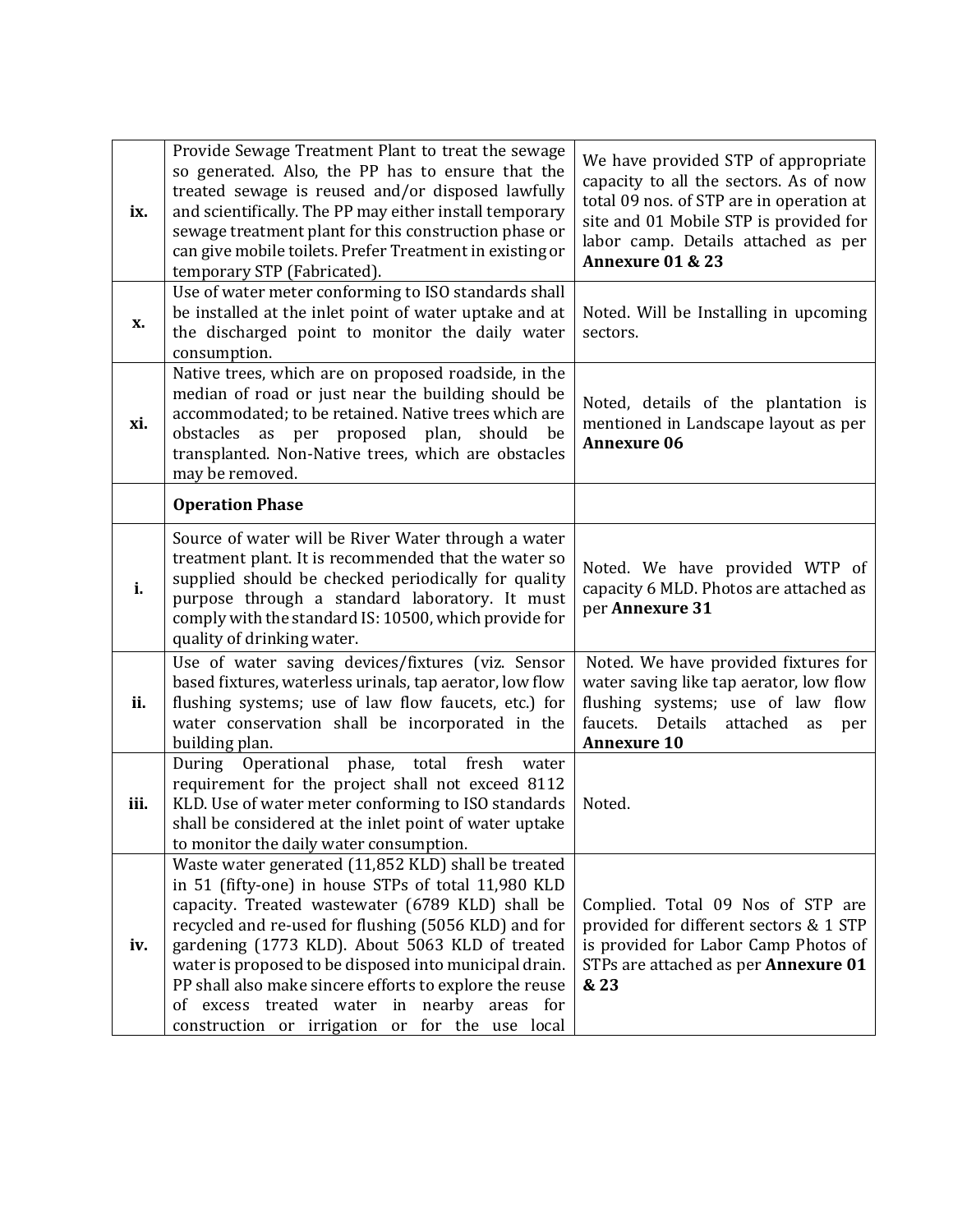|       | municipal authorities/other institution for similar<br>purpose.                                                                                                                                                                                                                                                                                                                                                                                                                                                                                                                                                                                                                                                                      |                                                                                                                                                                                                                                    |
|-------|--------------------------------------------------------------------------------------------------------------------------------------------------------------------------------------------------------------------------------------------------------------------------------------------------------------------------------------------------------------------------------------------------------------------------------------------------------------------------------------------------------------------------------------------------------------------------------------------------------------------------------------------------------------------------------------------------------------------------------------|------------------------------------------------------------------------------------------------------------------------------------------------------------------------------------------------------------------------------------|
| v.    | Installation of dual pipe plumbing for supplying fresh<br>water for drinking, cooking and bathing etc. and other<br>for supply of recycled water for flushing, landscape<br>irrigation, car washing, thermal cooling, conditioning<br>etc. shall be done. Separation of grey and black water<br>should be done by the use of dual plumbing system. In<br>case of single stack system separate recirculation lines<br>for flushing by giving dual plumbing system be done.                                                                                                                                                                                                                                                            | Complied, We have provided dual<br>plumbing system for separation of grey<br>and black water.                                                                                                                                      |
| vi.   | As proposed, disposal of bio-degradable waste<br>(25,788 kg/day) shall be through mechanical<br>composting machine. The manure shall be used in the<br>own premises. The separate solid waste management<br>area shall be provided for collection, separation and<br>storage of waste. The non-biodegradable waste<br>generated (19,901 kg/day) shall be handed over to<br>authorized local vendor.                                                                                                                                                                                                                                                                                                                                  | We have 02 Nos of Organic waste<br>converters machine provided. One of<br>Roller Operated drum type and<br>Hydraulic Operated drum type. Which<br>is Total Capacity is 02 Ton/Day. Details<br>are attached as per Annexure 02 & 24 |
| vii.  | Implement energy conservation measure, use Solar<br>Energy for water heating to achieve the net energy<br>saving of 16783 kW by energy conservation measures<br>(about 27.24 % of the total power requirement). PP<br>shall explore the use of Solar power for lighting; in<br>particular for the outdoor lighting so as to reduce the<br>load on the grid.                                                                                                                                                                                                                                                                                                                                                                          | We have Installed Solar at Top Terrace<br>of all Buildings for Water heating<br>purpose and also we have installed<br>Solar at Admin office Top for Lighting                                                                       |
| viii. | As proposed for rainwater harvesting, recharge pits<br>(100 nos.) shall be provided in the storm water<br>drainage system in the form of chamber with size (2.0<br>M x 2.0 M) to harvest maximum rainwater collected<br>from terraces and paved areas of the project.<br>Harvesting/recharged shall be after filtration. The<br>local bye-law provision on rain water harvesting<br>should be followed. If local bye-law provision is not<br>available, adequate provision for storage and recharge<br>should be followed as per the Ministry of Urban<br>Development Model Building Byelaws, 2016. Rain<br>water harvesting recharged pits/storage tanks shall<br>be provided for ground water recharging as per the<br>CGWB norms. | Noted, The Storm water is collected<br>and diverted into water bodies which<br>eventually recharges the ground water.<br>Further 5 bores are taken in the storm<br>water drains of the size (2.0 M x 2.0 M)                        |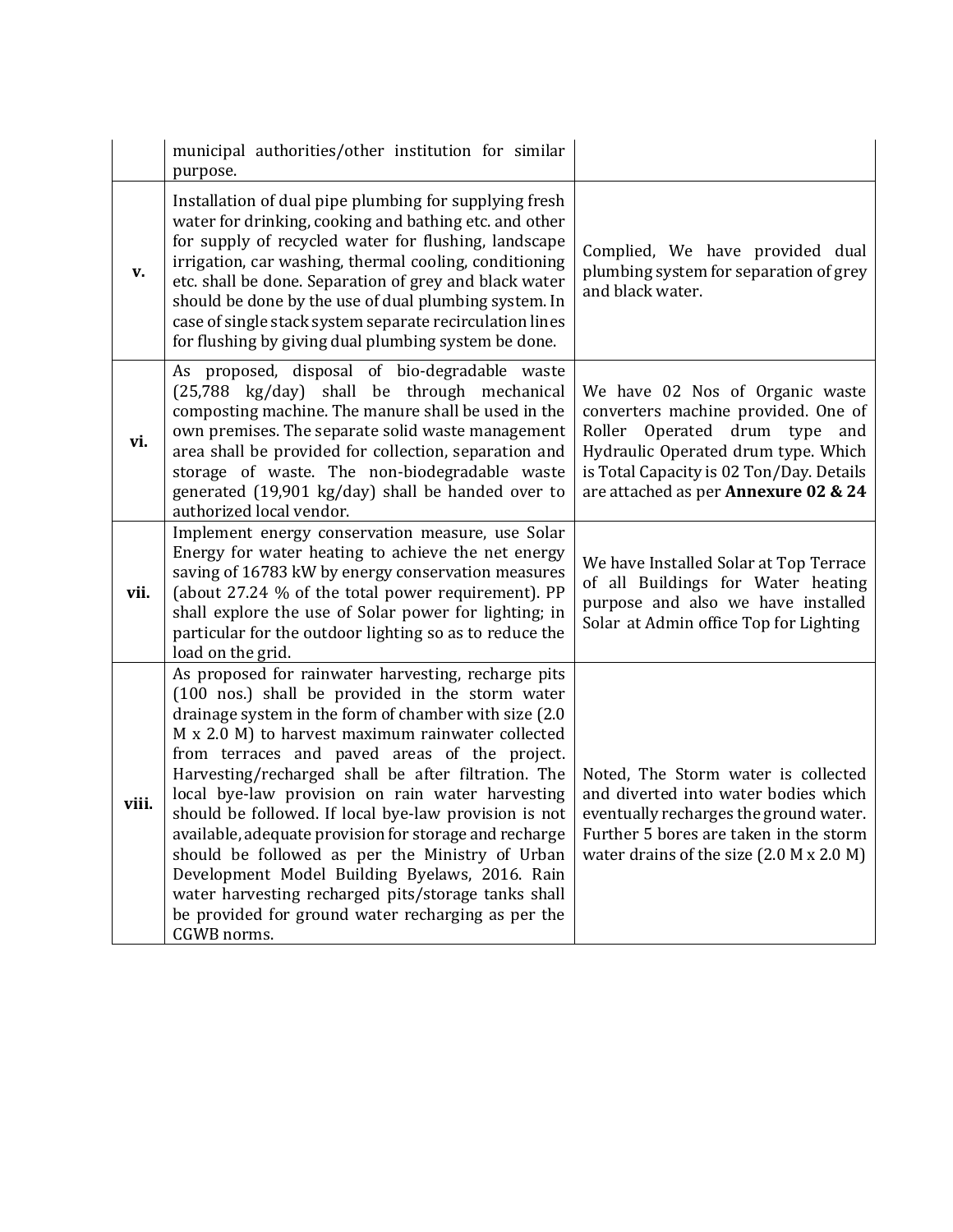| ix.   | As proposed RG area at township level shall be 18.48<br>Ha.; at sector level shall be 79,908.54 sqm and total<br>landscape area shall be 3,72,870 sqm. Landscape on<br>ground is 2, 85,816 sqm and on podium is 87,055 sqm.<br>The landscape planning should include plantation of<br>native species. A minimum of 01 tree for every 80 sqm<br>of land should be planted and maintained. The existing<br>trees will be counted for this purpose. Plantation to be<br>ensured species (cut) to species (planted). The species<br>with heavy foliage, broad leaves and wide canopy<br>cover are desirable. Water intensive and/or invasive<br>species should not be used for landscaping. | Noted. We have completed total<br>Landscape development of 83,179.09<br>Sq.m. and Other RG area will be<br>developed in due course of time.<br>Detailed plantation plan is attached as<br><b>Annexure 06</b>                                         |
|-------|-----------------------------------------------------------------------------------------------------------------------------------------------------------------------------------------------------------------------------------------------------------------------------------------------------------------------------------------------------------------------------------------------------------------------------------------------------------------------------------------------------------------------------------------------------------------------------------------------------------------------------------------------------------------------------------------|------------------------------------------------------------------------------------------------------------------------------------------------------------------------------------------------------------------------------------------------------|
| X.    | Presently, 7775 Trees exist at the project site, which<br>are planted as per previous EC. In all 20,840 trees are<br>proposed and these shall be maintained through the<br>operation phase.                                                                                                                                                                                                                                                                                                                                                                                                                                                                                             | Noted, Detailed plantation plan is<br>attached as Annexure 06                                                                                                                                                                                        |
| xi.   | The DG set shall be provided with acoustic enclosure<br>for effective noise reduction of 25 dB (A). Also, the DG<br>set should be provided with exhaust muffler capable<br>of effective noise reduction of 25 dB (A). The DG sets<br>must comply with CPCB norms.                                                                                                                                                                                                                                                                                                                                                                                                                       | Compiled. Details are attached as per<br>Annexure 08 & 25                                                                                                                                                                                            |
| xii.  | Norms laid by integrated township policy and<br>National Building Code regarding parking may be<br>followed to provide parking to the residents. Internal<br>roads of at least 6 and 9 meters may be provide for<br>internal traffic movements.                                                                                                                                                                                                                                                                                                                                                                                                                                         | Noted. Parking provisions are provided<br>as per the Township policy and the<br>local sanction norms of PMRDA. We<br>have provided 6 & 9 M roads for the<br>internal traffic management also we<br>have provided 24 Mtr. ROW internal<br>spine road. |
| xiii. | Fire and safety norms shall be followed as per<br>guidelines laid by concerned state department. As<br>proposed, township will have its own fire station with<br>the approval of CFO wherein fire engines and all other<br>equipment shall be provided. The outsiders also shall<br>be provided this service in case of fire emergencies.                                                                                                                                                                                                                                                                                                                                               | We have obtained Fire NOC from Fire<br>Department. We have provided Fire<br>Station at Townships. NOC Attached as<br>per Annexure 12                                                                                                                 |
| xiv.  | The PP shall also provide electric charging points in<br>the parking areas for e-vehicles.                                                                                                                                                                                                                                                                                                                                                                                                                                                                                                                                                                                              | Noted. We will be providing electric<br>charging points in upcoming sectors.                                                                                                                                                                         |
| XV.   | Adequate and law- mandated side margin should be<br>provided for high rise buildings in the projects.                                                                                                                                                                                                                                                                                                                                                                                                                                                                                                                                                                                   | Noted                                                                                                                                                                                                                                                |
| xvi.  | The PP shall put in place the Fire and natural Disaster<br>Management Plan in place.                                                                                                                                                                                                                                                                                                                                                                                                                                                                                                                                                                                                    | Noted. Attached DMP as per Annexure<br>13                                                                                                                                                                                                            |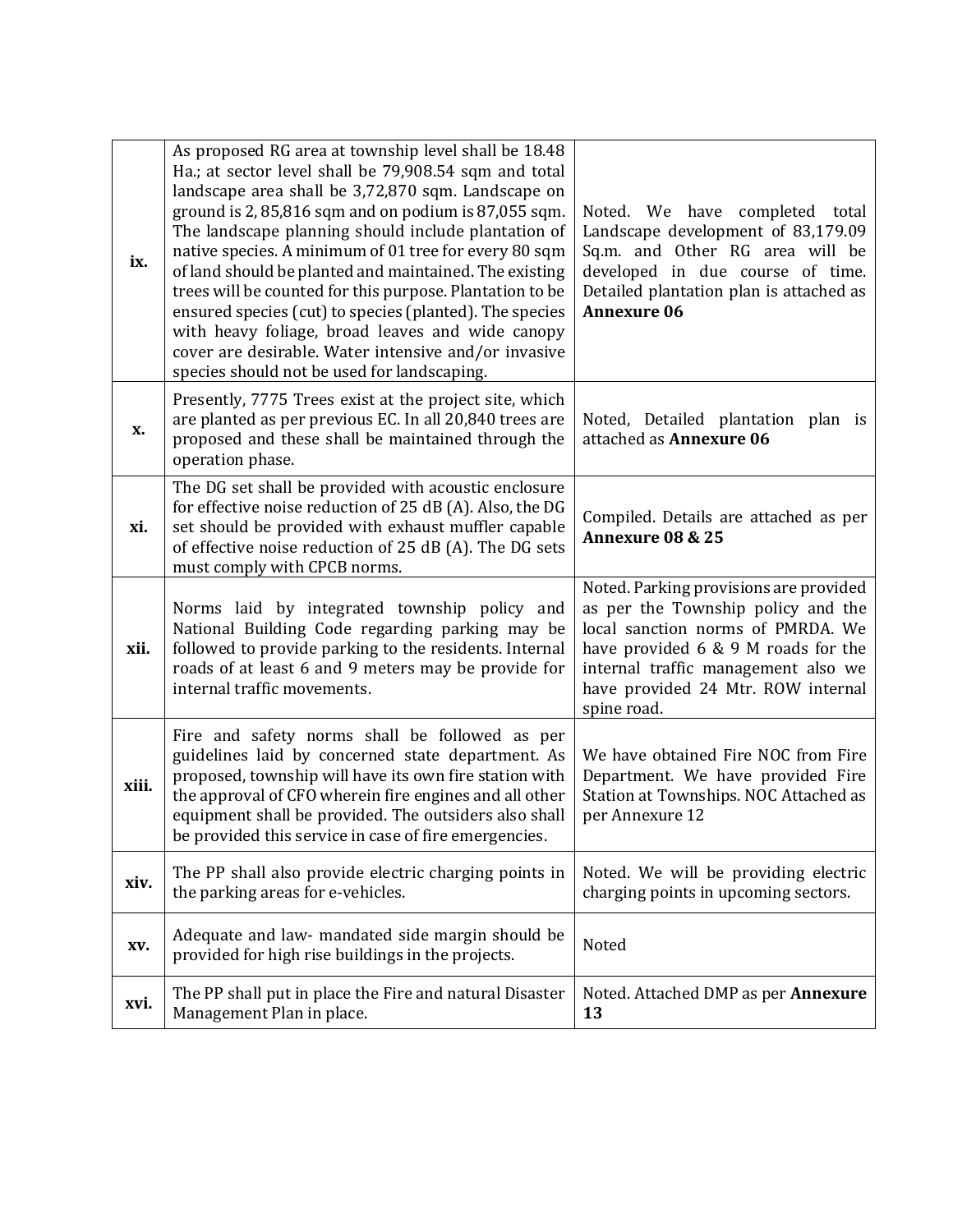| xvii. | The Environmental Clearance to the projects is<br>primarily under provisions of EIA Notification, 2006.<br>The Projects Proponent is under obligation to obtain<br>approvals/clearances under<br>other<br>any<br>Acts/Regulations or Statutes as applicable to the<br>project. | Noted, after taking all the necessary<br>approvals and clearances we have<br>commenced the project. |
|-------|--------------------------------------------------------------------------------------------------------------------------------------------------------------------------------------------------------------------------------------------------------------------------------|-----------------------------------------------------------------------------------------------------|
|-------|--------------------------------------------------------------------------------------------------------------------------------------------------------------------------------------------------------------------------------------------------------------------------------|-----------------------------------------------------------------------------------------------------|

## **PART B- STANDARD CONDITIONS**

| $\mathbf I$           | <b>Statutory compliance:</b>                                                                                                                                                                                                                                              |                                                                                                                                                                                                                        |
|-----------------------|---------------------------------------------------------------------------------------------------------------------------------------------------------------------------------------------------------------------------------------------------------------------------|------------------------------------------------------------------------------------------------------------------------------------------------------------------------------------------------------------------------|
| Sr.<br>N <sub>o</sub> | <b>Conditions of Environmental Clearance</b>                                                                                                                                                                                                                              | <b>Reply</b>                                                                                                                                                                                                           |
| i.                    | The project proponent shall obtain all necessary<br>clearance/permission from all relevant agencies<br>planning<br>including<br>authority<br>before<br>town<br>commencement of work. All the construction shall be<br>done in accordance with the local building byelaws. | We have obtained approved plans for<br>buildings from PMRDA. And all the<br>construction work done in accordance<br>with the local byelaws. Details of<br>sanctioned layouts are attached as per<br><b>Annexure 14</b> |
| ii.                   | The approval of the Competent Authority shall be<br>obtained for structural safety of buildings due to<br>earthquakes, adequacy of firefighting equipment etc.<br>as per National Building Code including protection<br>measures from lightening etc.                     | We have obtained Structural Stability<br>Certificates. Details are attached as per<br><b>Annexure 15</b>                                                                                                               |
| iii.                  | The project proponent shall obtain forest clearance<br>under the provisions of Forest (Conservation) Act,<br>1980, in case of the diversion of forest land for non-<br>forest purpose involved in the project.                                                            | We have Obtained Forest NOC from<br>Department.<br>Details<br>Forest<br>Are<br>attached as per Annexure 05                                                                                                             |
| iv.                   | The Project proponent shall obtain clearance from the<br>National Board for Wildlife, if applicable.                                                                                                                                                                      | Not Applicable                                                                                                                                                                                                         |
| V.                    | The PP shall obtain Consent to Establish/Operate<br>under the provisions of Air (Prevention & Control of<br>Pollution) Act, 1974 from the concerned State<br>Pollution Control Board/Committee.                                                                           | We have obtained Consent to Establish<br>by MPCB. Details are attached as per<br><b>Annexure 16</b>                                                                                                                    |
| vi.                   | The PP shall obtain the necessary permission for<br>drawl of ground water/surface water required for the<br>project from the competent authority.                                                                                                                         | Not Applicable                                                                                                                                                                                                         |
| vii.                  | A certificate of adequacy of available power from the<br>agency supplying power to the project along with the<br>load allowed for the project should be obtained.                                                                                                         | We have obtained load sanction from<br>Maharashtra State Electricity Board.<br>Details are attached as per <b>Annexure</b><br>03                                                                                       |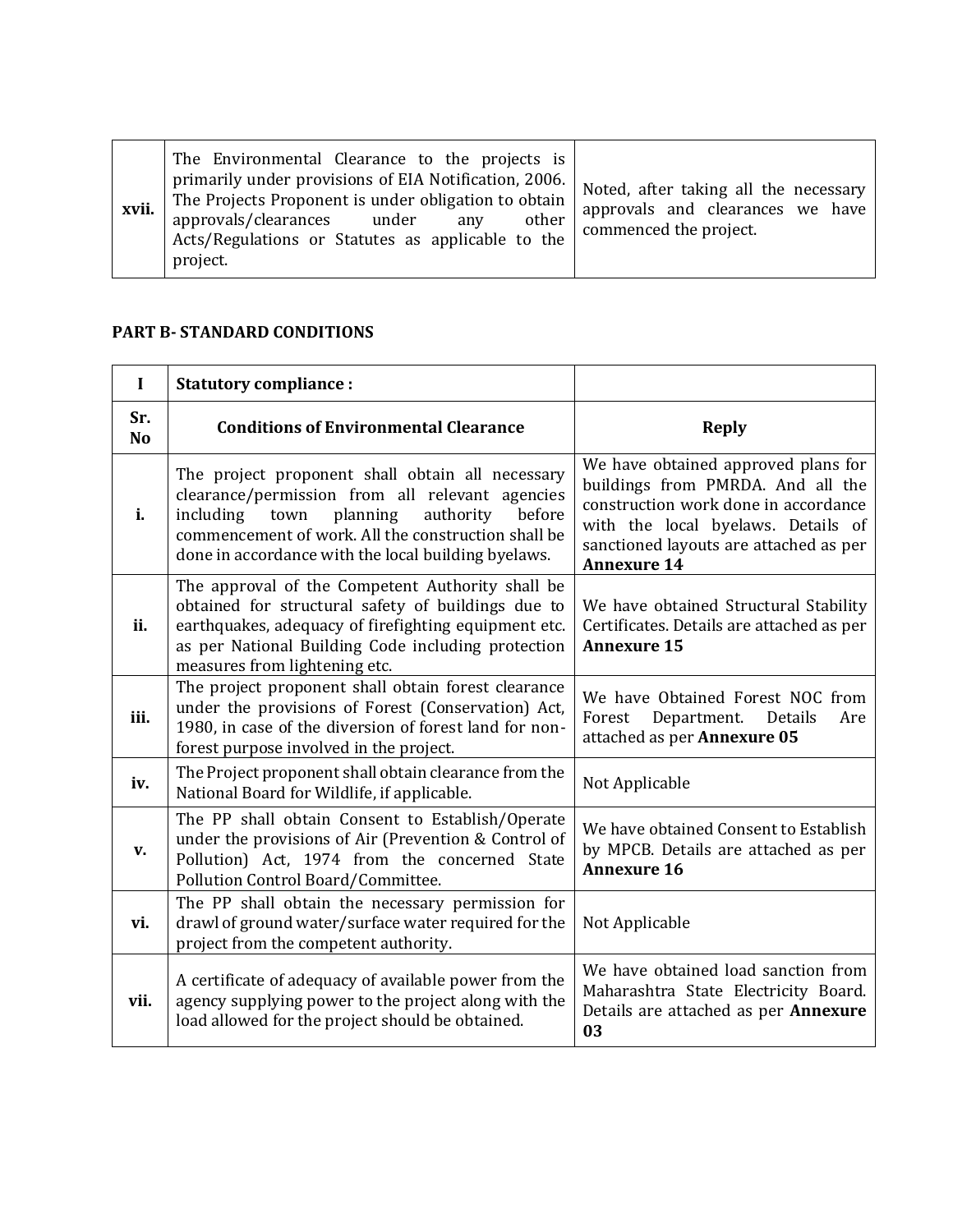| viii. | All other statutory clearances such as the approvals<br>for storage of diesel from Chief Controller of<br>Explosives, Fire Department, and Civil Aviation<br>Department shall be obtained, as applicable, by<br>project proponents from the respective competent<br>authorities.                                                                                                                                                                 | Not Applicable. As DG are Used in<br>emergency & There is no storage of<br>Diesel at site, as on when required, it<br>will be top-up. |
|-------|--------------------------------------------------------------------------------------------------------------------------------------------------------------------------------------------------------------------------------------------------------------------------------------------------------------------------------------------------------------------------------------------------------------------------------------------------|---------------------------------------------------------------------------------------------------------------------------------------|
| ix.   | The provisions of the Solid Waste Management Rules,<br>2016, E-Waste (Management) Rules, 2016, and the<br>Plastics Waste Management Rules, 2016, shall be<br>followed.                                                                                                                                                                                                                                                                           | Noted. Details are attached as per<br>Annexure 02 & 24                                                                                |
| X.    | The PP shall follow the ECBC/ECBC-R prescribed by<br>Bureau of Energy Efficiency, Ministry of Power<br>strictly.                                                                                                                                                                                                                                                                                                                                 | Noted. Details are attached as per<br><b>Annexure 20</b>                                                                              |
| II.   | Air quality monitoring and preservation:                                                                                                                                                                                                                                                                                                                                                                                                         |                                                                                                                                       |
| i.    | Notification GSR 94 (E) dated 25.01.2018 of MoEF &<br>CC regarding Mandatory Implementation of Dust<br>Mitigation Measures for Construction and Demolition<br>Activities for projects requiring Environmental<br>Clearance shall be complied with.                                                                                                                                                                                               | There is no demolition at site                                                                                                        |
| ii.   | A management plan shall be drawn up and<br>implemented to certain the current exceedance in<br>ambient air quality at the site.                                                                                                                                                                                                                                                                                                                  | Noted.                                                                                                                                |
| iii.  | The PP shall install system to carryout Ambient Air<br>Quality monitoring for common/criterion parameters<br>relevant to the main pollutants released (e.g. PM10<br>and PM2.5) covering upwind and downwind<br>directions during the construction period.                                                                                                                                                                                        | Noted.                                                                                                                                |
| iv.   | Diesel power generating sets proposed as source of<br>backup power should be of enclosed type and<br>conform to rules made under the Environment<br>(Protection) Act, 1986. The height of stack of DG sets<br>should be equal to the height needed for the combined<br>capacity of all proposed DG sets. Use of low Sulphur<br>diesel. The location of the DG sets may be decided<br>with in consultation with State Pollution Control<br>Board. | We have use low Sulphur diesel type<br>DG sets at site. DG certificates are<br>attached as per Annexure 08 & 25                       |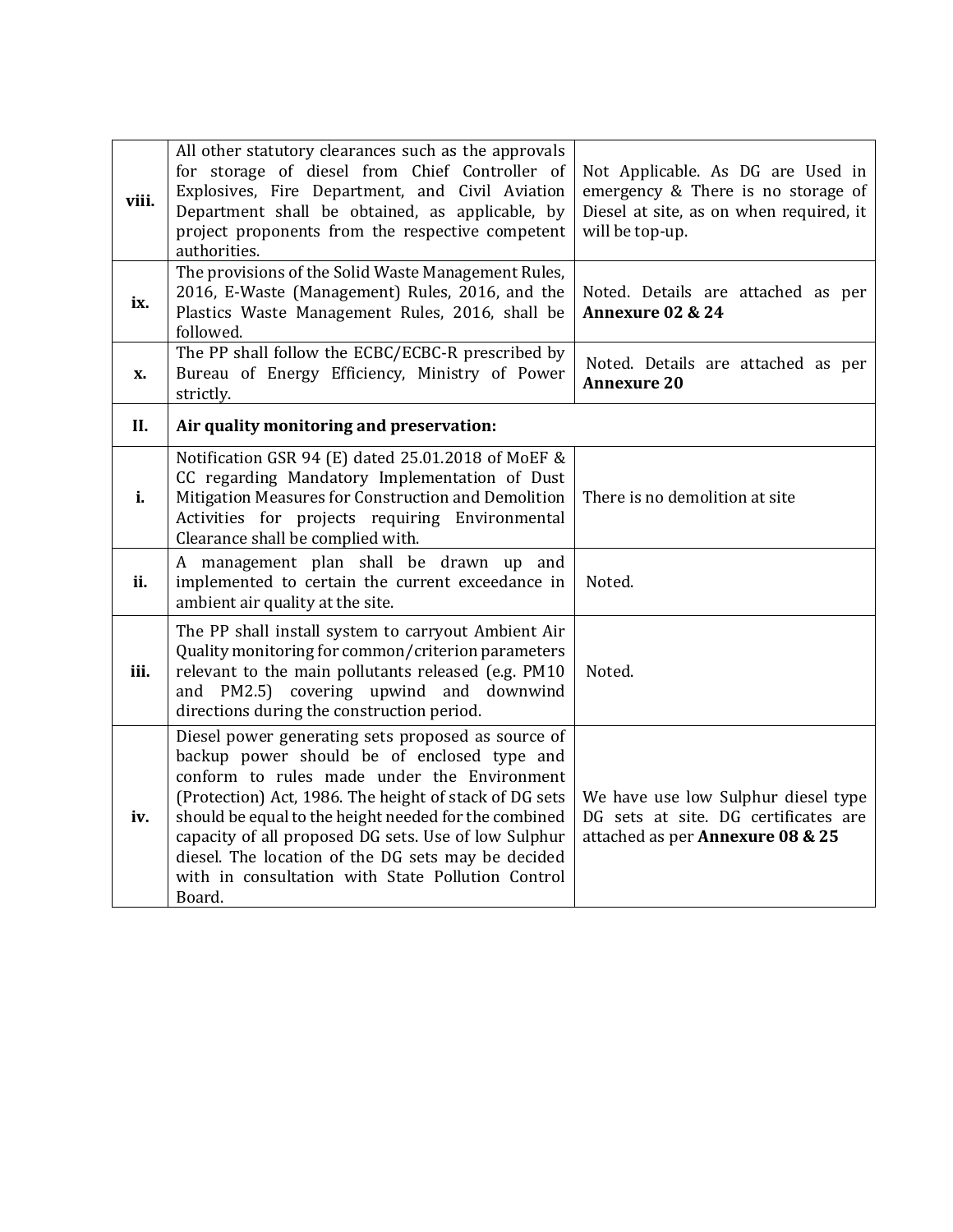| V.    | Construction site shall be adequately barricaded<br>before the construction begins. Dust, smoke & other<br>air pollution prevention measures shall be provided<br>for the building as well as the site. These measures<br>shall include screens for the building under<br>construction, continuous dust/wind breaking walls<br>all around the site (at least 3 meter height).<br>Plastic/tarpaulin sheet covers shall be provided for<br>vehicles bringing in sand, cement, marram and other<br>construction materials prone to causing dust<br>pollution at the site as well as taking out debris from<br>the site. | Complied with conditions. Details of<br>barricading are attached as<br>per<br><b>Annexure 26</b>                                         |
|-------|----------------------------------------------------------------------------------------------------------------------------------------------------------------------------------------------------------------------------------------------------------------------------------------------------------------------------------------------------------------------------------------------------------------------------------------------------------------------------------------------------------------------------------------------------------------------------------------------------------------------|------------------------------------------------------------------------------------------------------------------------------------------|
| vi.   | Sand, marram, loose soil, cement, stored on site shall<br>be covered adequately so as to prevent dust pollution.                                                                                                                                                                                                                                                                                                                                                                                                                                                                                                     | We have complied. Details attached as<br>per Annexure 27                                                                                 |
| vii.  | Wet jet shall be provided for grinding and stone<br>cutting.                                                                                                                                                                                                                                                                                                                                                                                                                                                                                                                                                         | Complied.                                                                                                                                |
| viii. | Unpaved surface and loose soil shall be adequately<br>sprinkled with water to suppress dust.                                                                                                                                                                                                                                                                                                                                                                                                                                                                                                                         | Complied.<br>adequately<br>We<br>have<br>sprinkled water.                                                                                |
| ix.   | All construction and demolition debris shall be stored<br>at the site (and not dumped on the roads or open<br>space outside) before they are properly disposed. All<br>demolition and construction waste shall be managed<br>as per the provisions of the Construction and<br>Demolition Waste Management Rules 2016.                                                                                                                                                                                                                                                                                                | Complied, we have stored construction<br>debris within site for using land<br>leveling. Photos are attached as per<br><b>Annexure 27</b> |
| X.    | The diesel generator sets to be used during<br>construction phase shall be low Sulphur diesel type<br>and shall conform to Environmental (Protection)<br>prescribed for air and noise emission standards.                                                                                                                                                                                                                                                                                                                                                                                                            | We have use low Sulphur diesel type<br>DG sets at site. DG certificates are<br>attached as per Annexure 08 & 25                          |
| xi.   | The gaseous emission from DG set shall be dispersed<br>through adequate stack height as per CPCB standard.<br>Acoustic enclosure shall be provided to the DG sets to<br>mitigate the noise pollution. Low Sulphur diesel shall<br>be used. The location of the DG set and exhaust pipe<br>height shall be as per the provisions of the Central<br>Pollution Control Board (CPCB) norms.                                                                                                                                                                                                                              | We have Complied. Details are attached<br>as per Annexure 08 & 25                                                                        |
| xii.  | For indoor air quality the ventilation provisions as per<br>National Building Code of India.                                                                                                                                                                                                                                                                                                                                                                                                                                                                                                                         | Noted, we have designed building<br>considering ventilation provision.                                                                   |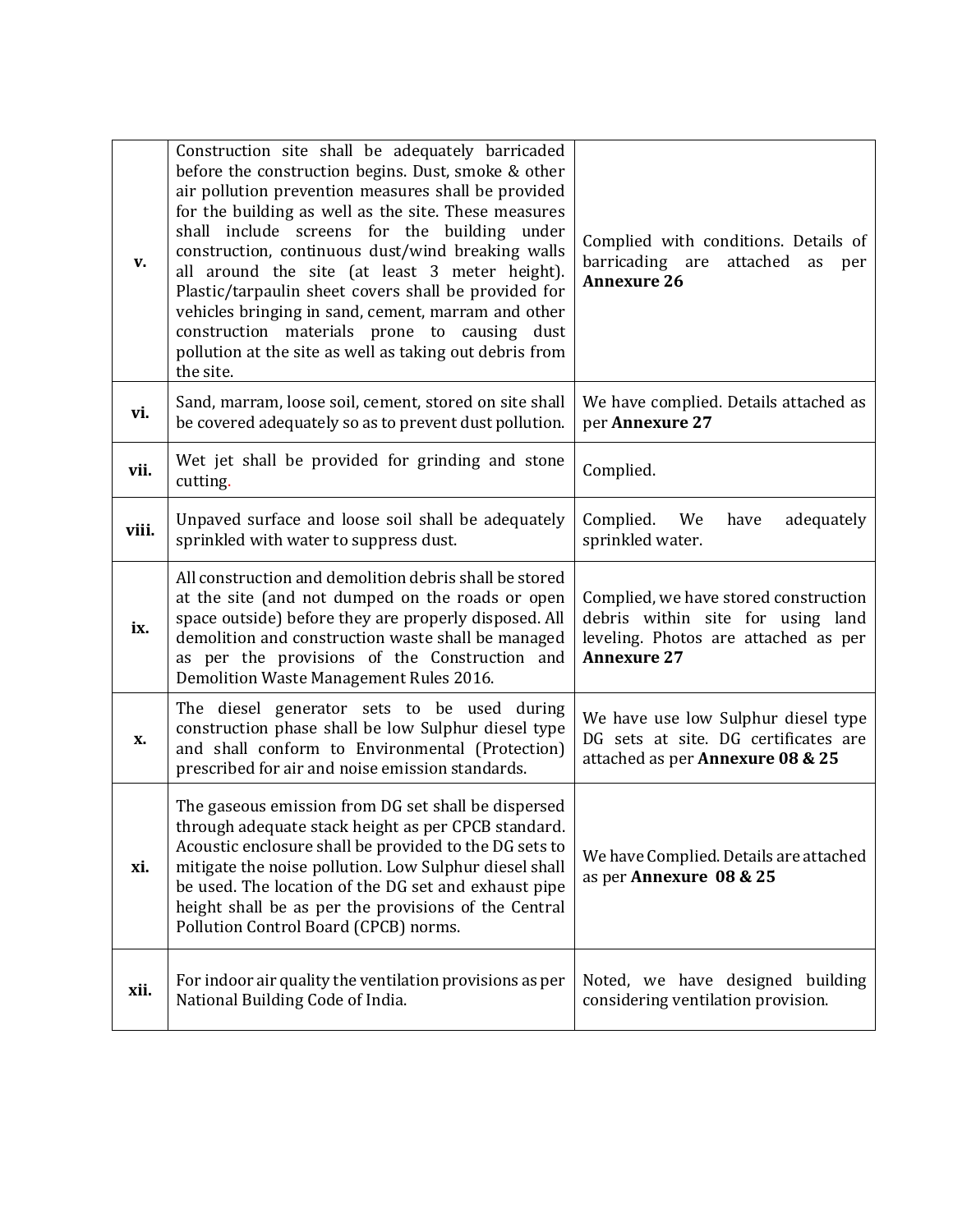| III. | Water quality monitoring and preservation:                                                                                                                                                                                                                                                                                                                                                                                                          |                                                                                                                             |
|------|-----------------------------------------------------------------------------------------------------------------------------------------------------------------------------------------------------------------------------------------------------------------------------------------------------------------------------------------------------------------------------------------------------------------------------------------------------|-----------------------------------------------------------------------------------------------------------------------------|
| i.   | The natural drain system should be maintaining for<br>ensuring unrestricted flow of water. No construction<br>shall be allowed to obstruct the natural drainage<br>through the site, on wetland and water bodies. Check<br>dams, bio-swales, landscape, and other sustainable<br>urban drainage system (SUDS) are allowed for<br>maintain the drainage pattern and to harvest rain<br>water.                                                        | Noted, we have planned all STP and<br>building designing as per the contour<br>and have maintained the drainage<br>pattern. |
| ii.  | Buildings shall be designed to follow the natural<br>topography as much as possible. Minimum cutting<br>and filling should be done.                                                                                                                                                                                                                                                                                                                 | Noted, the design of the building is<br>done in the same manner.                                                            |
| iii. | Total fresh water use shall not exceed the proposed<br>requirement as provided in the project details.                                                                                                                                                                                                                                                                                                                                              | Noted.<br>The<br>total<br>fresh<br>water<br>requirement will be not be exceed.                                              |
| iv.  | The quantity of fresh water usage, water recycling and<br>rainwater harvesting shall be measured and recorded<br>to monitor the water balance as projected by the<br>project proponent. The record shall be submitted to<br>the Regional Office, MoEF & CC along with six monthly<br>Monitoring reports.                                                                                                                                            | Noted                                                                                                                       |
| v.   | A certificate shall be obtained from the local body<br>supplying water, specifying the total annual water<br>availability with the local authority, the quantity of<br>water already committed, the quantity of water<br>allotted to the project under consideration and the<br>balanced water available. This should be specified<br>separately for ground water and surface water<br>sources, ensuring that there is no impact on other<br>users. | NOC.<br>We<br>obtained<br>have<br>Water<br>Attached as per Annexure 09                                                      |
| vi.  | At least 20% of the open spaces as required by the<br>local building bye-laws shall be pervious. Use of Grass<br>pavers, paver blocks with at least 50% opening,<br>landscape etc. would be considered as pervious<br>surface.                                                                                                                                                                                                                      | Noted, we have provided Open Space<br>calculation showing 20% & Landscape<br>layout showing 50% opening                     |
| vii. | Installation of dual pipe plumbing for supplying fresh<br>water for drinking, cooking and bathing etc. and other<br>for supply of recycled water for flushing, landscape<br>irrigation, car washing, thermal cooling, conditioning<br>etc. shall be done.                                                                                                                                                                                           | Noted                                                                                                                       |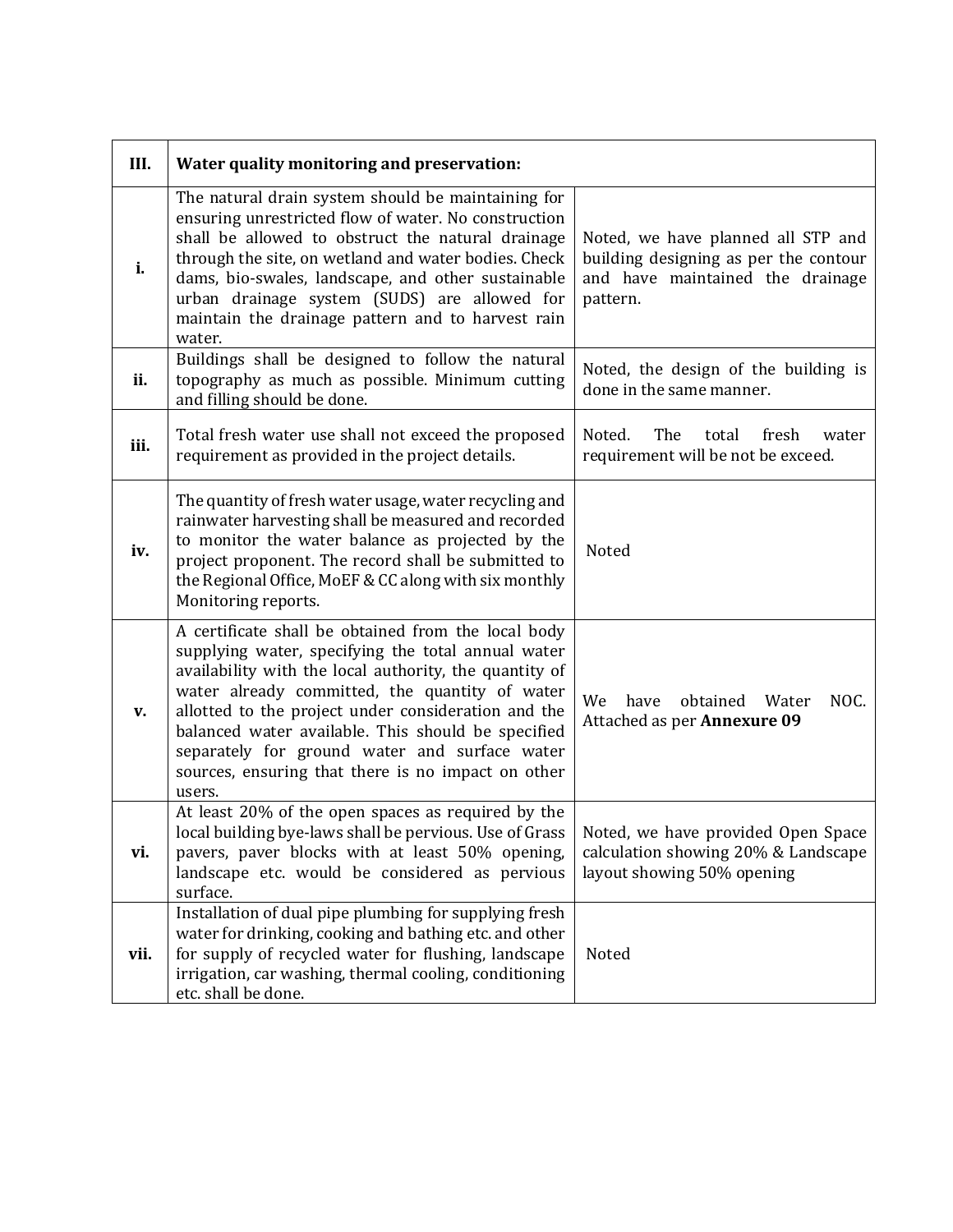| viii. | Use of water saving devices/fixtures (viz. Sensor<br>based fixtures, waterless urinals, tap aerator, low flow<br>flushing systems; use of law flow faucets, etc.) for<br>water conservation shall be incorporated in the<br>building plan.                                                                                                                                                         | Noted we have provided the devices/<br>fixtures so as to conserve water.<br><b>Annexure 10</b>                        |
|-------|----------------------------------------------------------------------------------------------------------------------------------------------------------------------------------------------------------------------------------------------------------------------------------------------------------------------------------------------------------------------------------------------------|-----------------------------------------------------------------------------------------------------------------------|
| ix.   | Separation of grey and black water should be done by<br>the use of dual plumbing system. In case of single<br>stack system separate recirculation lines for flushing<br>by giving dual plumbing system be done.                                                                                                                                                                                    | Noted, we are recycling the Flushing<br>water.                                                                        |
| X.    | Water demand during construction should<br>be<br>reduced by use of premixed concrete, curing agents<br>and other best practices referred.                                                                                                                                                                                                                                                          | Noted, we are using premixed concrete<br>and other curing agents so as to reduce<br>water demand during construction. |
| xi.   | The local bye-law provision is not available, adequate<br>provision for storage and recharge should be followed<br>as per the Ministry of Urban Development Model<br>Building Byelaws, 2016. Rain water harvesting<br>recharge pits/storage tanks shall be provided for<br>ground water recharging as per the CGWB norms.                                                                          | Noted, we have provided 100 Nos. of<br>RWH pits at site for ground water<br>recharging.                               |
| xii.  | A rain water harvesting plan needs to be designed<br>where the recharge bores of minimum one recharge<br>bore per 5000 square meters of built up area and<br>storage capacity of minimum one day of total fresh<br>water requirement shall be provided. In areas where<br>ground water recharge is not feasible, the rain water<br>should not be without approval from the Competent<br>Authority. | Noted.                                                                                                                |
| xiii. | All recharge should be limited to shallow aquifer.                                                                                                                                                                                                                                                                                                                                                 | Noted.                                                                                                                |
| xiv.  | No ground water shall be used during construction<br>phase of the project.                                                                                                                                                                                                                                                                                                                         | Not Applicable.                                                                                                       |
| XV.   | Any ground water dewatering should be properly<br>managed and shall conform to the approvals and the<br>guidelines of the CGWA in the matter. Formal<br>approval shall be taken from the CGWA for any<br>ground water abstraction or dewatering.                                                                                                                                                   | Noted. There is no use of ground water                                                                                |
| xvi.  | The quantity of fresh water usage, water recycling and<br>rainwater harvesting shall be measured and recorded<br>to monitor the water balance as projected by the<br>project proponent. The record shall be submitted to<br>the Regional Office, MoEF & CC along with six monthly<br>Monitoring reports.                                                                                           | Noted.                                                                                                                |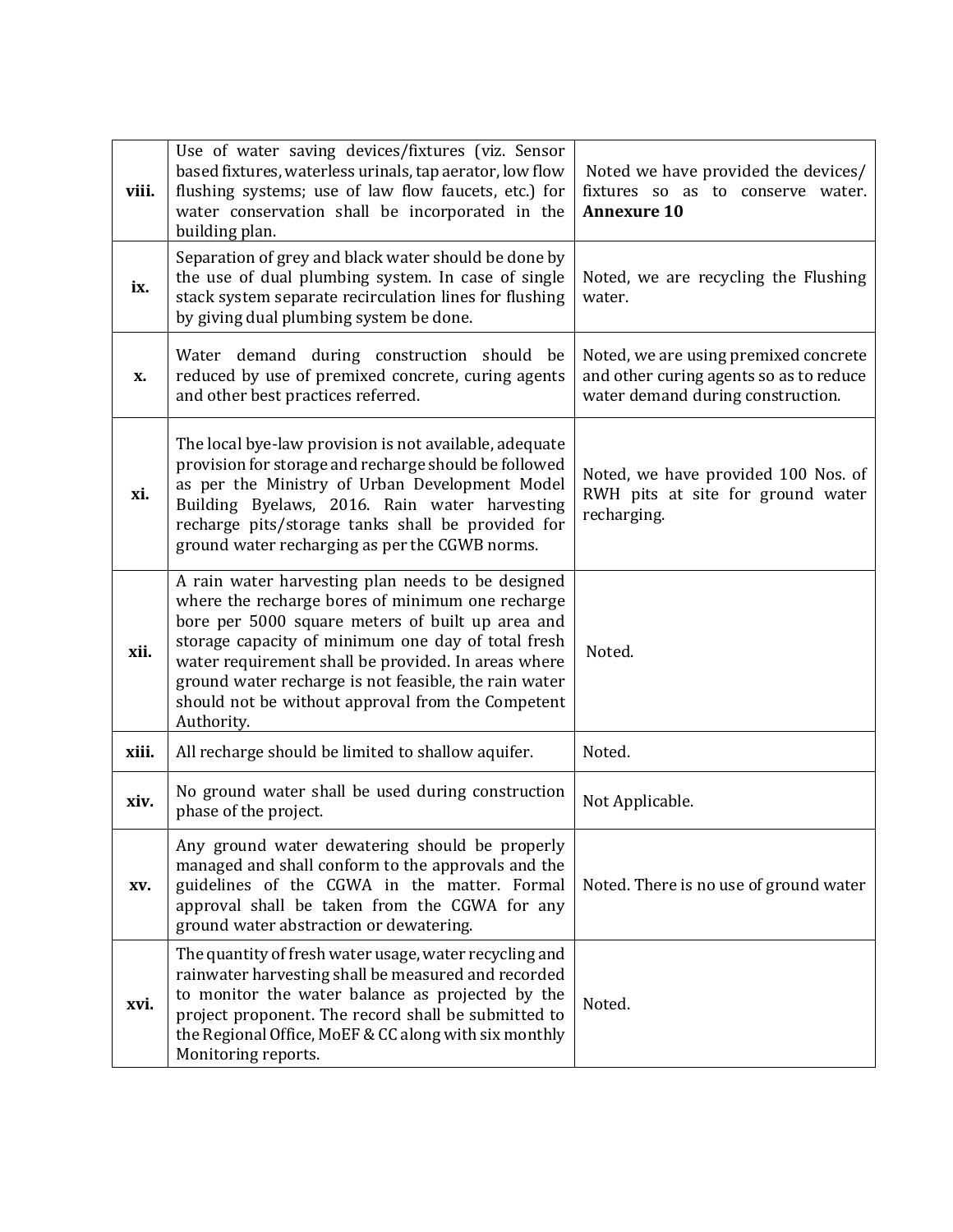| xvii.  | Sewage shall be treated in the STP with tertiary<br>treatment. The treated effluent from STP shall be<br>recycled/re-used for flushing, AC make up water and<br>gardening. As proposed, no treated water shall be<br>disposed in to municipal drain.                                                                                                                                                                                                                                                                                                                                                                   | Noted. We have provided STP of MBBR<br>technology. STP details are attached as<br>Annexure 01 & 23                                            |
|--------|------------------------------------------------------------------------------------------------------------------------------------------------------------------------------------------------------------------------------------------------------------------------------------------------------------------------------------------------------------------------------------------------------------------------------------------------------------------------------------------------------------------------------------------------------------------------------------------------------------------------|-----------------------------------------------------------------------------------------------------------------------------------------------|
| xviii. | No sewage or untreated effluent water would be<br>discharged through storm water drains.                                                                                                                                                                                                                                                                                                                                                                                                                                                                                                                               | Noted. We have provided adequate STP<br>to all sectors for sewage treatment.<br>Details as per Annexure-01 & 23                               |
| xix.   | Onsite sewage treatment of capacity of treating 100%<br>waste water to be installed. The installation of the<br>sewage Treatment Plant (STP) shall be certified by an<br>independent expert and a report in this regard shall<br>be submitted to the Ministry before the project is<br>commissioned for operation. Treated waste water<br>shall be reused on site for landscape, flushing, cooling<br>tower, and other end-uses. Excess treated water shall<br>be discharged as per statutory norms notified by<br>Ministry of Environment, forest and Climate Change.<br>Natural treatment systems shall be promoted. | Noted, STP capacity is designed<br>considering<br>100%<br>waste<br>water<br>treatment. And treated water is used<br>for flushing & Landscape. |
| XX.    | Periodical monitoring of water quality of treated<br>sewage shall be conducted. Necessary measures<br>should be made to mitigate the odor problem from<br>STP.                                                                                                                                                                                                                                                                                                                                                                                                                                                         | Noted, We have carried out the<br>monitoring of the sewage. Monitoring<br>reports are attached as <b>Annexure 09 &amp;</b><br>32              |
| xxi.   | Sludge from the onsite sewage treatment, including<br>septic tanks, shall be collected, conveyed and<br>disposed as per the Ministry of Urban Development,<br>Central Public Health and Environmental Engineering<br>Organization (CPHEEO) Manual on Sewerage and<br>Sewage Treatment Systems, 2013.                                                                                                                                                                                                                                                                                                                   | Noted.                                                                                                                                        |
| iv.    | Noise monitoring and prevention:                                                                                                                                                                                                                                                                                                                                                                                                                                                                                                                                                                                       |                                                                                                                                               |
| i.     | Ambient noise levels shall conform to residential<br>area/commercial area/silence zone both during day<br>and night as per Noise Pollution (Control and<br>Regulation) Rules, 2000. Incremental pollution loads<br>on the ambient air and noise quality shall be closely<br>monitored during construction phase. Adequate<br>measures shall be made to reduce ambient air and<br>noise level during construction phase, so as to<br>conform to the stipulated standards by CPCB/SPCB.                                                                                                                                  | Noted.<br>Monitoring<br>reports<br>are<br>attached as Annexure 19                                                                             |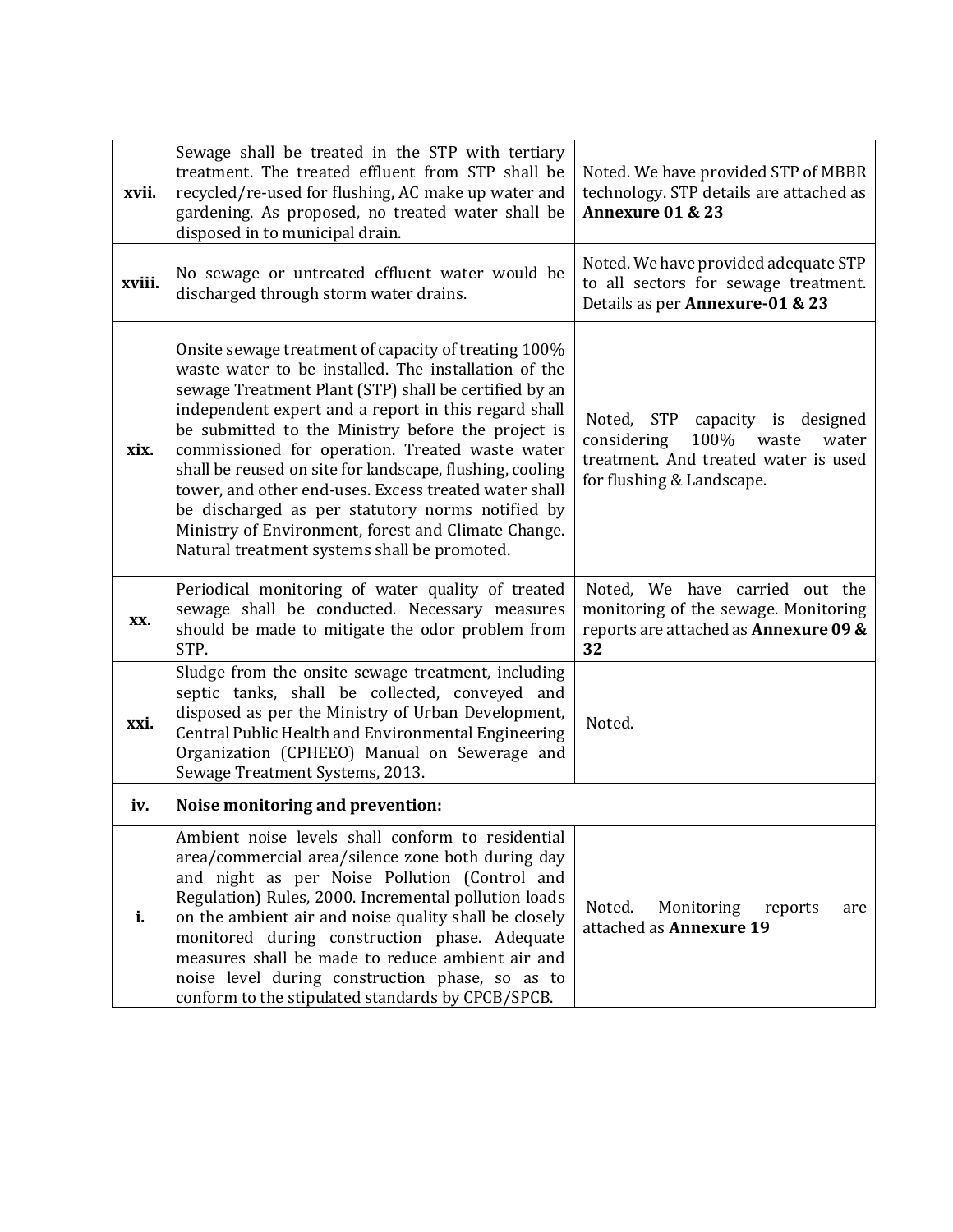| ii.  | Noise level survey shall be carried as per the<br>prescribed guidelines and report in this regard shall<br>be submitted to Regional Officer of the Ministry as a<br>part of six-monthly compliance report.                                                                                                                                                                                                                                                                                              | Noted.<br>Monitoring<br>reports<br>are<br>attached as Annexure 19 & 32 |
|------|---------------------------------------------------------------------------------------------------------------------------------------------------------------------------------------------------------------------------------------------------------------------------------------------------------------------------------------------------------------------------------------------------------------------------------------------------------------------------------------------------------|------------------------------------------------------------------------|
| iii. | Acoustic enclosures for DG sets, noise barriers for<br>ground-run bays, ear plugs for operating personnel<br>shall be implemented as mitigation measures for<br>noise impact due to ground sources.                                                                                                                                                                                                                                                                                                     | Noted & Complied, Details are attached<br>as per Annexure 34           |
| V.   | <b>Energy Conservation measures:</b>                                                                                                                                                                                                                                                                                                                                                                                                                                                                    |                                                                        |
| i.   | Compliance with the Energy Conservation Building<br>Code (ECBC) of Bureau of Energy Efficiency shall be<br>ensured. Building in the States which have notified<br>their own ECBC, shall comply with the State ECBC.                                                                                                                                                                                                                                                                                     | Noted                                                                  |
| ii.  | Outdoor and common area lighting shall be LED.                                                                                                                                                                                                                                                                                                                                                                                                                                                          | Noted, We have use LED lights in<br>Common and Outdoor Area.           |
| iii. | Concept of passive solar design that minimize energy<br>consumption in buildings by using design elements,<br>such as building orientation, landscaping, efficient<br>envelope,<br>building<br>appropriate<br>fenestration,<br>increased day lighting design and thermal mass etc.<br>shall be incorporated in the building design. Wall,<br>window, and roof u-values shall be as per ECBC<br>specifications.                                                                                          | Noted.                                                                 |
| iv.  | Energy Conservation measures like installation of<br>LED for the lighting the area outside the building<br>should be integral part of the project design and<br>should be in place before project commissioning.                                                                                                                                                                                                                                                                                        | Noted, We have installed LED Lighting<br>in common area                |
| v.   | Solar, wind or other Renewable Energy shall be<br>installed to meet electricity generation equivalent to<br>1% of the demand load or as per the state level/local<br>building bye-law's requirement, whichever is higher.                                                                                                                                                                                                                                                                               | Noted, We will comply.                                                 |
| vi.  | Solar power shall be used for lighting in the<br>apartment to reduce the power load on grid. Separate<br>electric meter shall be installed for solar power. Solar<br>water heating shall be provided to meet 20% of the<br>hot water demand of the commercial and institutional<br>building or as per the requirement of the local<br>building bye-laws, whichever is higher. Residential<br>building are also recommended to meet its hot water<br>demand from solar water heater, as far as possible. | Noted, We have installed Solar panel<br>for hot water                  |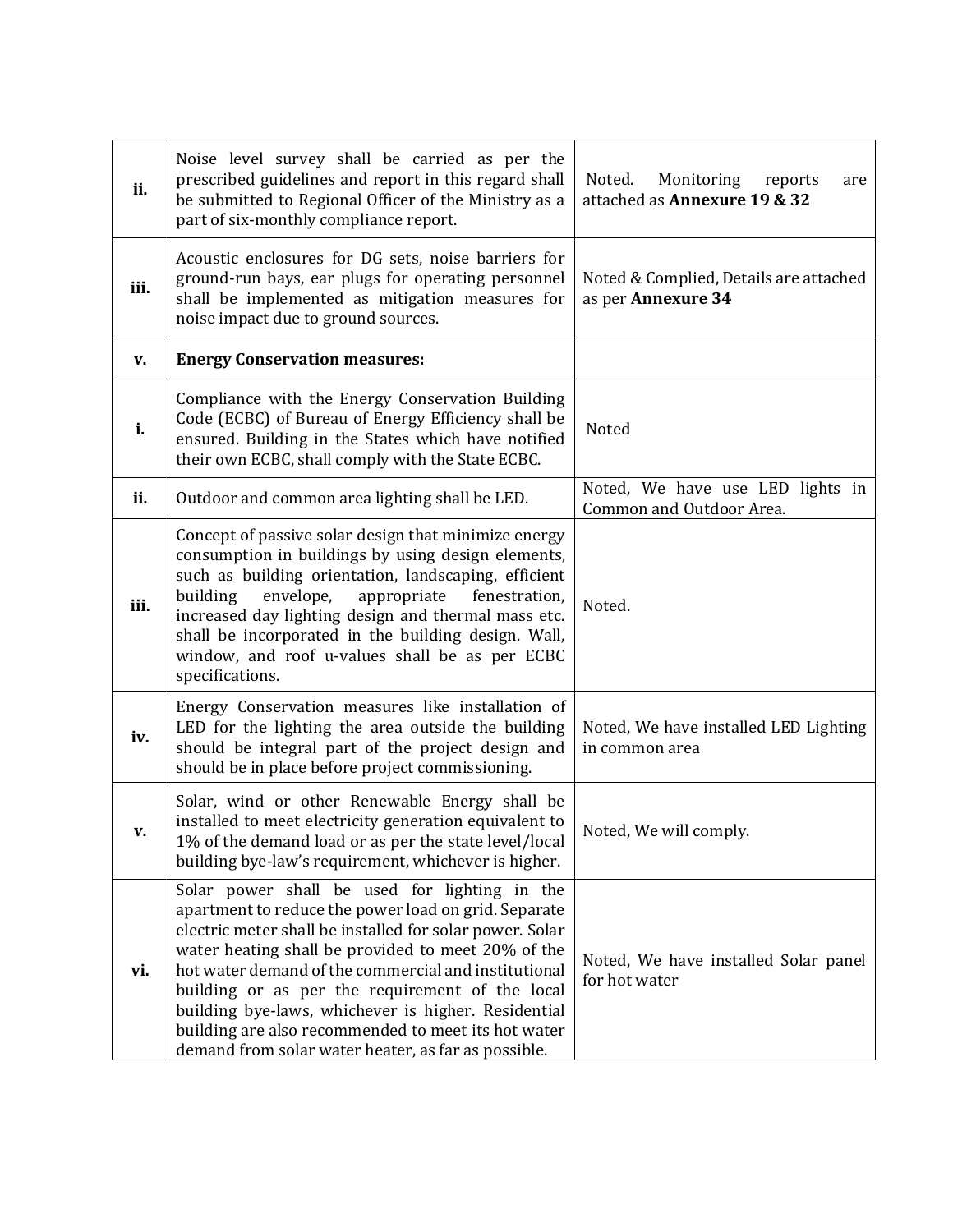| VI.   | <b>Waste Management:</b>                                                                                                                                                                                                                                                                                                            |                                                                                                                                                                                                                                                                                   |
|-------|-------------------------------------------------------------------------------------------------------------------------------------------------------------------------------------------------------------------------------------------------------------------------------------------------------------------------------------|-----------------------------------------------------------------------------------------------------------------------------------------------------------------------------------------------------------------------------------------------------------------------------------|
| i.    | A certificate from the competent authority handling<br>municipal solid wastes, indicating the existing civic<br>capacities of handling and their adequacy to cater to<br>the M.S.W. generated from project shall be obtained.                                                                                                       | Noted                                                                                                                                                                                                                                                                             |
| ii.   | Disposal of muck during construction phase shall not<br>create any adverse effect on the neighboring<br>communities and be disposed taking the necessary<br>precautions for general safety and health aspects of<br>people, only in approved sites with the approval of<br>competent authority.                                     | Complied,<br>The<br>muck<br>that<br>was<br>generated during the construction<br>phase was stored within the site and<br>after necessary draining of water was<br>used for land levelling purpose. Hence,<br>it did not create any adverse effect on<br>the neighboring community. |
| iii.  | Separate wet and dry bins must be provided in each<br>unit and at the ground level for facilitating<br>segregation of waste. Solid waste shall be segregated<br>into wet garbage and inert materials.                                                                                                                               | Noted. We have provided Separate Wet<br>& Dry bins in each units and at ground<br>level for segregation of waste.                                                                                                                                                                 |
| iv.   | Organic waste compost/ Vermiculture pit/ Organic<br>Waste Converter within the premises with a<br>minimum capacity of 0.3 kg/person/day must be<br>installed.                                                                                                                                                                       | We have 02 Nos of Organic waste<br>converters machine provided. One of<br>Operated drum type and<br>Roller<br>Hydraulic Operated drum type. Which<br>is Total Capacity is 2 Ton/Day. Details<br>are attached as per Annexure 02 & 24                                              |
| v.    | All non-biodegradable waste shall be handed over to<br>authorized recyclers for which a written tie up must<br>be done with the authorized recyclers.                                                                                                                                                                               | Noted, we have handed over non-<br>biodegradable waste to authorized<br>recyclers.                                                                                                                                                                                                |
| vi.   | Any hazardous waste generated during construction<br>phase, shall be disposed off as per applicable rules and<br>norms with necessary approvals of the State Pollution<br>Control Board.                                                                                                                                            | There is no generation of Hazardous<br>waste in construction activity                                                                                                                                                                                                             |
| vii.  | Use of environment friendly materials in bricks,<br>blocks and other construction material, shall be<br>required for at least 20% of the construction material<br>quantity. These include Fly Ash bricks, hollow bricks,<br>AACs, Fly Ash Lime Gypsum blocks, Compressed earth<br>blocks, and other environment friendly materials. | ecofriendly<br>We<br>Noted,<br>have<br>use<br>materials. Details are attached as per<br><b>Annexure 11 &amp; 29</b>                                                                                                                                                               |
| viii. | Fly ash should be used as building material in the<br>construction as per the provision of Fly Ash<br>Notification of September, 1999 and amended as on<br>27th August, 2003 and 25th January, 2016. Ready<br>mixed concrete must be used in construction.                                                                          | Noted.                                                                                                                                                                                                                                                                            |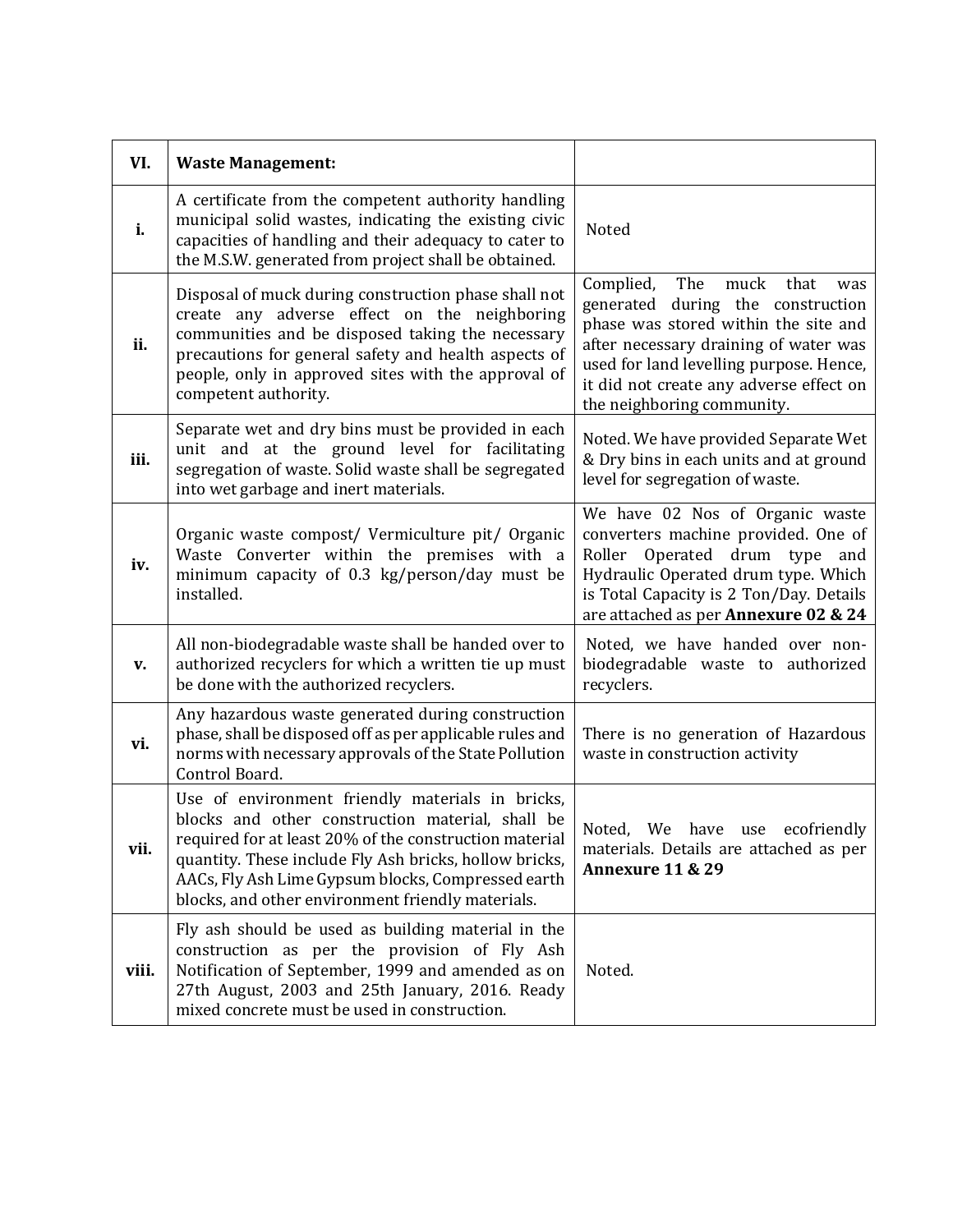| ix.   | Any wastes from construction and demolition<br>activities related thereto shall be managed as to<br>strictly conform to the Construction and Demolition<br>Waste Management Rules, 2016.                                                                                                                                                                                                                            | Noted.                                                                                                                                |
|-------|---------------------------------------------------------------------------------------------------------------------------------------------------------------------------------------------------------------------------------------------------------------------------------------------------------------------------------------------------------------------------------------------------------------------|---------------------------------------------------------------------------------------------------------------------------------------|
| X.    | Used CFLs and TFLs should be properly collected and<br>disposed off/ sent for recycling as per the prevailing<br>guidelines/ rules of the regulatory authority to avoid<br>mercury contamination.                                                                                                                                                                                                                   | Noted. All the inorganic waste is<br>handover to authorized vendor for<br>further reuse or recycle                                    |
| VII.  | <b>Green Cover:</b>                                                                                                                                                                                                                                                                                                                                                                                                 |                                                                                                                                       |
| i.    | No tree can be felled/transplant unless exigencies<br>demand. Where absolutely necessary, tree felling<br>shall be with prior permission from the concerned<br>regulatory authority. Old trees should be retained<br>based on girth and age regulations as may be<br>prescribed by the Forest Department. Plantations to<br>be ensured species (cut) to species (planted).                                          | Noted.                                                                                                                                |
| ii.   | Where the trees need to be cut with prior permission<br>from the concerned local Authority, compensatory<br>plantation in the ratio 1:10 (i.e. planting of 10 trees for<br>every 1 tree that is Cut) shall be done and maintained.<br>Plantations to be ensured species (cut) to species<br>(planted). Area for green belt development shall be<br>provided as per the details provided in the project<br>document. | We have obtained the tree cutting<br>permission & work has been done<br>accordingly.                                                  |
| iii.  | Topsoil should be stripped to a depth of 20 cm from<br>the areas proposed for buildings, roads, paved areas,<br>and external services. It should be stockpiled<br>appropriately in designated areas and reapplied<br>during plantation of the proposed vegetation on site.                                                                                                                                          | Noted. We have stored the top soil<br>layer and have reused for further<br>plantation in the same premises.                           |
| VIII. | Transport:                                                                                                                                                                                                                                                                                                                                                                                                          |                                                                                                                                       |
| i.    | A comprehensive mobility plan, as per MoUD best<br>practices guidelines (URDPFI), shall be prepared to<br>include motorized, non-motorized, public and private<br>networks. Road should be designed with due<br>consideration for environment, and safety of users.<br>The road system can be designed with these basic<br>criteria.                                                                                | Noted,<br>We have provided $6 & 9$ M roads for the<br>internal traffic management also we<br>have provided 24 Mtr. ROW spine<br>Road. |
|       | a) Hierarchy of roads with proper segregation of<br>vehicular and pedestrian traffic.                                                                                                                                                                                                                                                                                                                               | We have provided Signage boards.<br>Details are attached as per Annexure                                                              |
|       | b) Traffic calming measures.                                                                                                                                                                                                                                                                                                                                                                                        | 28                                                                                                                                    |
|       | c) Proper design of entry and exit points.                                                                                                                                                                                                                                                                                                                                                                          |                                                                                                                                       |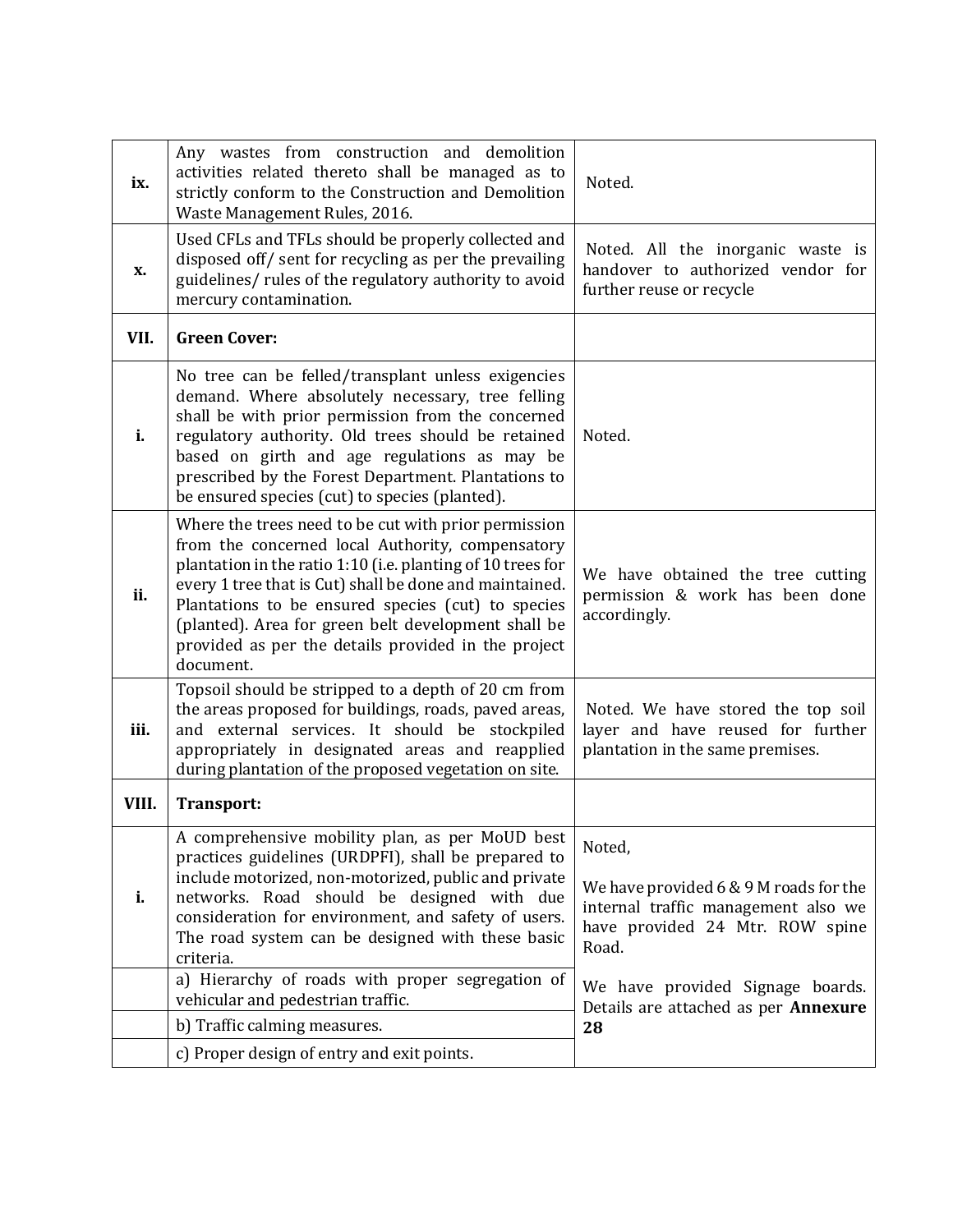|      | d) Parking norms as per local regulation.                                                                                                                                                                                                                                                                                                                                                                                                                                                                                                                                                                                                                                                                                           | Parking provisions are provided as per<br>the Township policy                                                                                                                                                                                         |
|------|-------------------------------------------------------------------------------------------------------------------------------------------------------------------------------------------------------------------------------------------------------------------------------------------------------------------------------------------------------------------------------------------------------------------------------------------------------------------------------------------------------------------------------------------------------------------------------------------------------------------------------------------------------------------------------------------------------------------------------------|-------------------------------------------------------------------------------------------------------------------------------------------------------------------------------------------------------------------------------------------------------|
| ii.  | Vehicles hired for bringing construction material to<br>the site should be in good condition and should have<br>a pollution check certificate and should conform to<br>applicable air and noise emission standards be<br>operated only during non-peak hours.                                                                                                                                                                                                                                                                                                                                                                                                                                                                       | We have hired properly maintained &<br>good in conditions vehicles with all<br>documents<br><b>PUC</b><br>necessary<br>&<br>certificates.<br>details<br><b>PUC</b><br>The<br>of<br>certificates<br>attached<br>are<br>as<br>per<br><b>Annexure 22</b> |
| iii. | detailed<br>traffic<br>management<br>traffic<br>A<br>and<br>decongestion plan shall be drawn up to ensure that<br>the current level of service of the roads within a 05<br>kms radius of the project is maintained and improved<br>upon after the implementation of the project. This<br>plan should be based on cumulative impact of all<br>development and increased habitation being carried<br>out or proposed to be carried out by duly validated<br>and certified by the State Urban department and the<br>P.W.D. / competent authority for road augmentation<br>shall<br>also have<br>their consent<br>and<br>to<br>the<br>implementation of components of the plan which<br>involve the participation of these departments. | Noted                                                                                                                                                                                                                                                 |
| IX.  | <b>Human Health Issues:</b>                                                                                                                                                                                                                                                                                                                                                                                                                                                                                                                                                                                                                                                                                                         |                                                                                                                                                                                                                                                       |
| i.   | All workers working at the construction site and<br>loading, unloading,<br>involved<br>in<br>carriage<br><sub>of</sub><br>construction material and construction debris or<br>working in any area with dust pollution shall be<br>provided with dust mask.                                                                                                                                                                                                                                                                                                                                                                                                                                                                          | Complied.                                                                                                                                                                                                                                             |
| ii.  | For indoor air quality the ventilation provisions as per<br>National Building Code of India.                                                                                                                                                                                                                                                                                                                                                                                                                                                                                                                                                                                                                                        | Complied.                                                                                                                                                                                                                                             |
|      |                                                                                                                                                                                                                                                                                                                                                                                                                                                                                                                                                                                                                                                                                                                                     |                                                                                                                                                                                                                                                       |
| iii. | Emergency preparedness plan based on the Hazard<br>identification and Risk Assessment (HIRA) and<br>Disaster Management Plan shall be implemented.                                                                                                                                                                                                                                                                                                                                                                                                                                                                                                                                                                                  | Noted.                                                                                                                                                                                                                                                |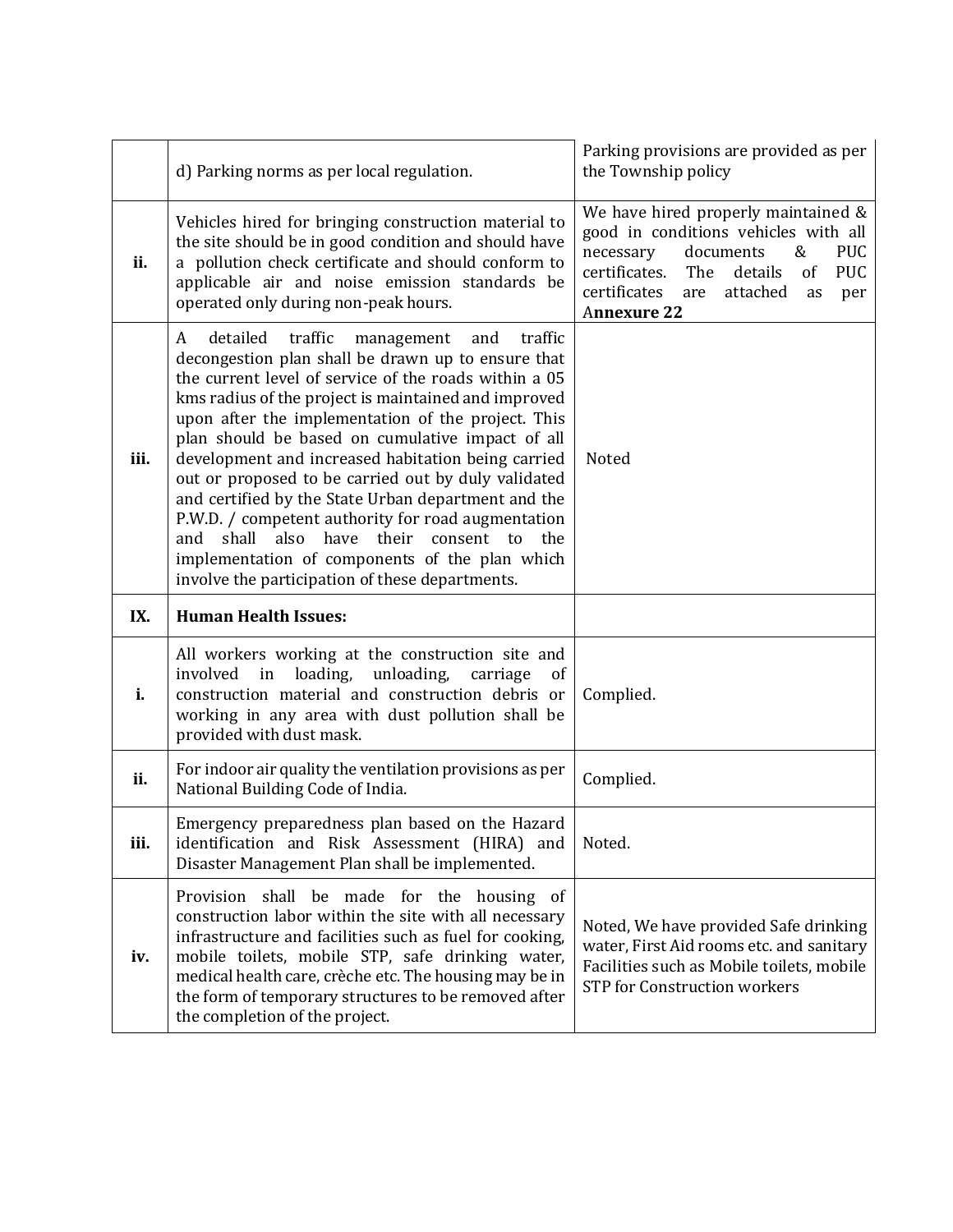| v.   | Occupational health surveillance of the workers shall<br>be done on a regular basis.                                                                                                                                                                                                                                                                                                                                                                                                                                                 | Noted.                                                                                                  |
|------|--------------------------------------------------------------------------------------------------------------------------------------------------------------------------------------------------------------------------------------------------------------------------------------------------------------------------------------------------------------------------------------------------------------------------------------------------------------------------------------------------------------------------------------|---------------------------------------------------------------------------------------------------------|
| vi.  | A First Aid Room shall be provided in the project both<br>during construction and operations of the project.                                                                                                                                                                                                                                                                                                                                                                                                                         | Complied.                                                                                               |
| X.   | <b>Miscellaneous:</b>                                                                                                                                                                                                                                                                                                                                                                                                                                                                                                                |                                                                                                         |
| i.   | The Project proponent shall prominently advertise it<br>at least in two local newspapers of the District or<br>State, of which one shall be in the vernacular language<br>within seven days indicating that the project has been<br>accorded environment clearance and the details of<br>MoEFCC/SEIAA website where it is displayed.                                                                                                                                                                                                 | Complied. We have advertise in Local<br>News Paper- Prabhat and English<br>Newspaper-Times of India.    |
| ii.  | The copies of the environmental clearance shall be<br>submitted by the project proponents to the Heads of<br>local bodies, Panchayats and Municipal Bodies in<br>addition to the relevant offices of the Government<br>who in turn has to display the same for 30 days from<br>the date of receipt.                                                                                                                                                                                                                                  | Noted.                                                                                                  |
| iii. | The project proponent shall upload the status of<br>compliance of the stipulated environment clearance<br>conditions, including results of monitored data on<br>their website and update the same on half-yearly<br>basis.                                                                                                                                                                                                                                                                                                           | Noted.                                                                                                  |
| iv.  | The PP shall submit six monthly reports on the status<br>of the compliance of the stipulated environmental<br>conditions on the website of the ministry of<br>Environment, Forest and<br>Climate<br>Change<br>at<br>environment clearance portal.                                                                                                                                                                                                                                                                                    | Noted. We submitted Six monthly<br>Reports                                                              |
| v.   | The company shall have a well laid<br>down<br>environmental policy duly approved by the Board of<br>Directors. The environmental policy should prescribe<br>for standard operating procedures to have proper<br>checks and balances and to bring into focus any<br>infringements/deviation/violation<br>of<br>the<br>environmental/forest/wildlife norms/conditions and<br>/or shareholders/stake holders. The copy of the<br>board resolution in this regards shall be submitted to<br>the MoEF&CC as a part of six-monthly report. | Noted                                                                                                   |
| vi.  | A separate Environmental Cell both at the project and<br>company head quarter level, with qualified personnel<br>shall be set up under the control of senior Executive,<br>who will directly report to the head of the<br>organization.                                                                                                                                                                                                                                                                                              | Noted.<br>We<br>have<br>separate<br>cell.<br>environmental<br>Details<br>are<br>attached as Annexure 21 |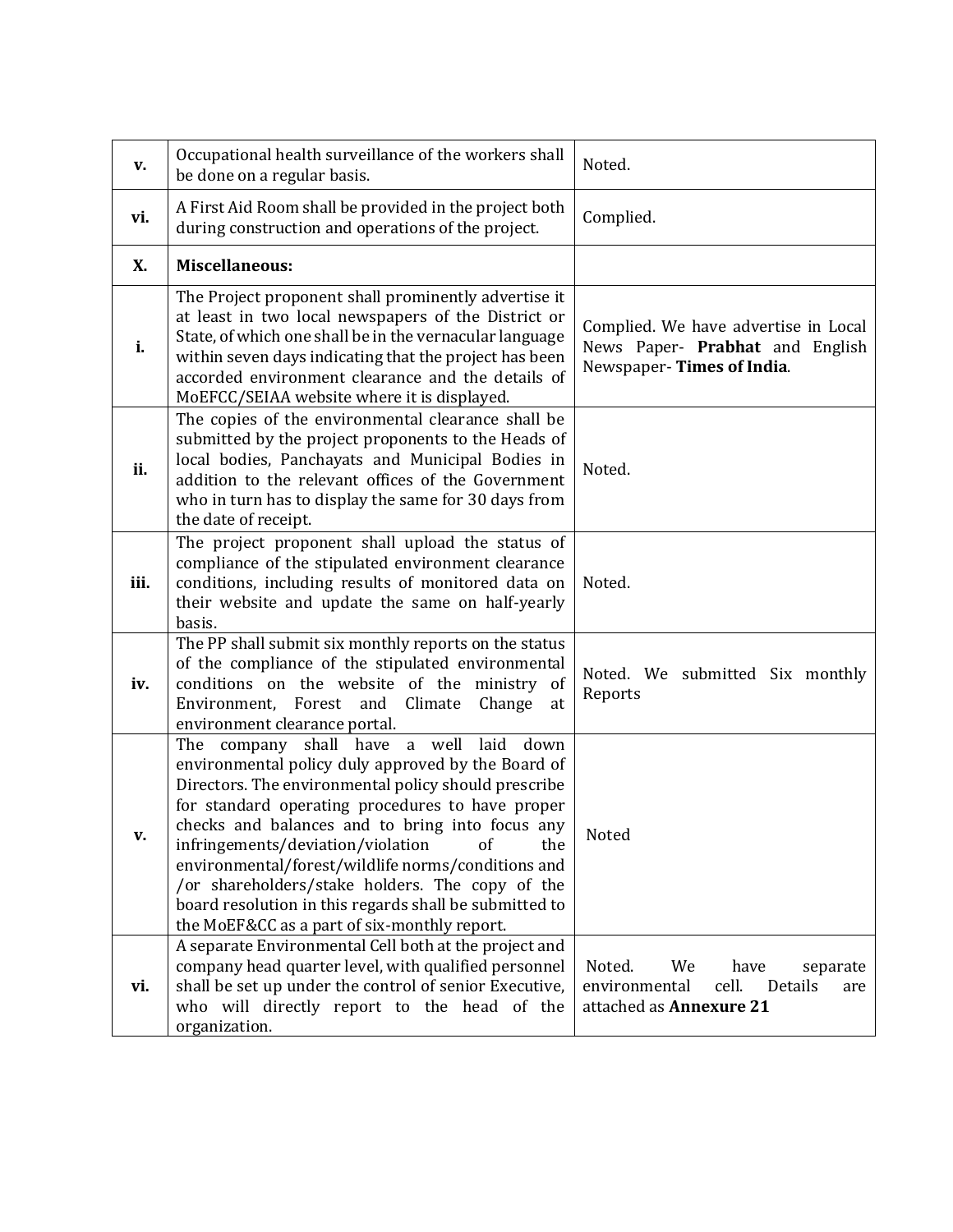| vii.  | Action plan for implementing EMP and environmental<br>conditions along with responsibility matrix of the<br>company shall be prepared and shall be duly<br>approved by competent authority. The year wise<br>funds earmarked for environmental protection<br>measures shall be kept in separate account and not to<br>be diverted for any other purpose. Year wise progress<br>of implementation of action plan shall be reported to<br>the Ministry / Regional office along with the Six<br>Monthly Compliance Report. | <b>Noted</b> |
|-------|-------------------------------------------------------------------------------------------------------------------------------------------------------------------------------------------------------------------------------------------------------------------------------------------------------------------------------------------------------------------------------------------------------------------------------------------------------------------------------------------------------------------------|--------------|
| viii. | The PP shall submit the environmental statement for<br>each financial year in Form-V to the concerned State<br>Pollution Control Board as prescribed under the<br>Environment (Protection) Rules, 1986, as amended<br>subsequently and put on the website of the company.                                                                                                                                                                                                                                               | Noted.       |
| ix.   | The Project Proponent shall inform the Regional<br>Office as well as the Ministry, The date of financial<br>closure and final approval of the project by the<br>concerned<br>authorities, commencing the<br>land<br>development work and start of production operation<br>by the project.                                                                                                                                                                                                                               | Noted.       |
| X.    | The project authorities must strictly adhere to the<br>stipulations made by the State Pollution Control<br>Board and the State Government.                                                                                                                                                                                                                                                                                                                                                                              | Noted.       |
| xi.   | The PP shall abide by all the commitments and<br>recommendations made in the EIA/EMP report,<br>commitment made during Public Hearing and also<br>that during their presentation to the Expert Appraisal<br>Committee.                                                                                                                                                                                                                                                                                                  | Noted.       |
| xii.  | No further expansion or modifications in the plant<br>shall be carried out without prior approval of the<br>Ministry of Environment, Forest and Climate Change<br>(MoEF&CC).                                                                                                                                                                                                                                                                                                                                            | Noted.       |
| xiii. | Concealing<br>factual<br>data<br>submission<br>of<br><sub>or</sub><br>false/fabricated data may result in revocation of this<br>environmental clearance and attract action under the<br>provisions of Environment (Protection) Act, 1986.                                                                                                                                                                                                                                                                               | Agreed.      |
| xiv.  | The Ministry may revoke or suspend the clearance, if<br>implementation of any of the above conditions is not<br>satisfactory.                                                                                                                                                                                                                                                                                                                                                                                           | Agreed.      |
| XV    | The Ministry reserves the right to stipulate additional<br>conditions if found necessary. The Company in a time<br>bound manner shall implement these conditions.                                                                                                                                                                                                                                                                                                                                                       | Noted.       |